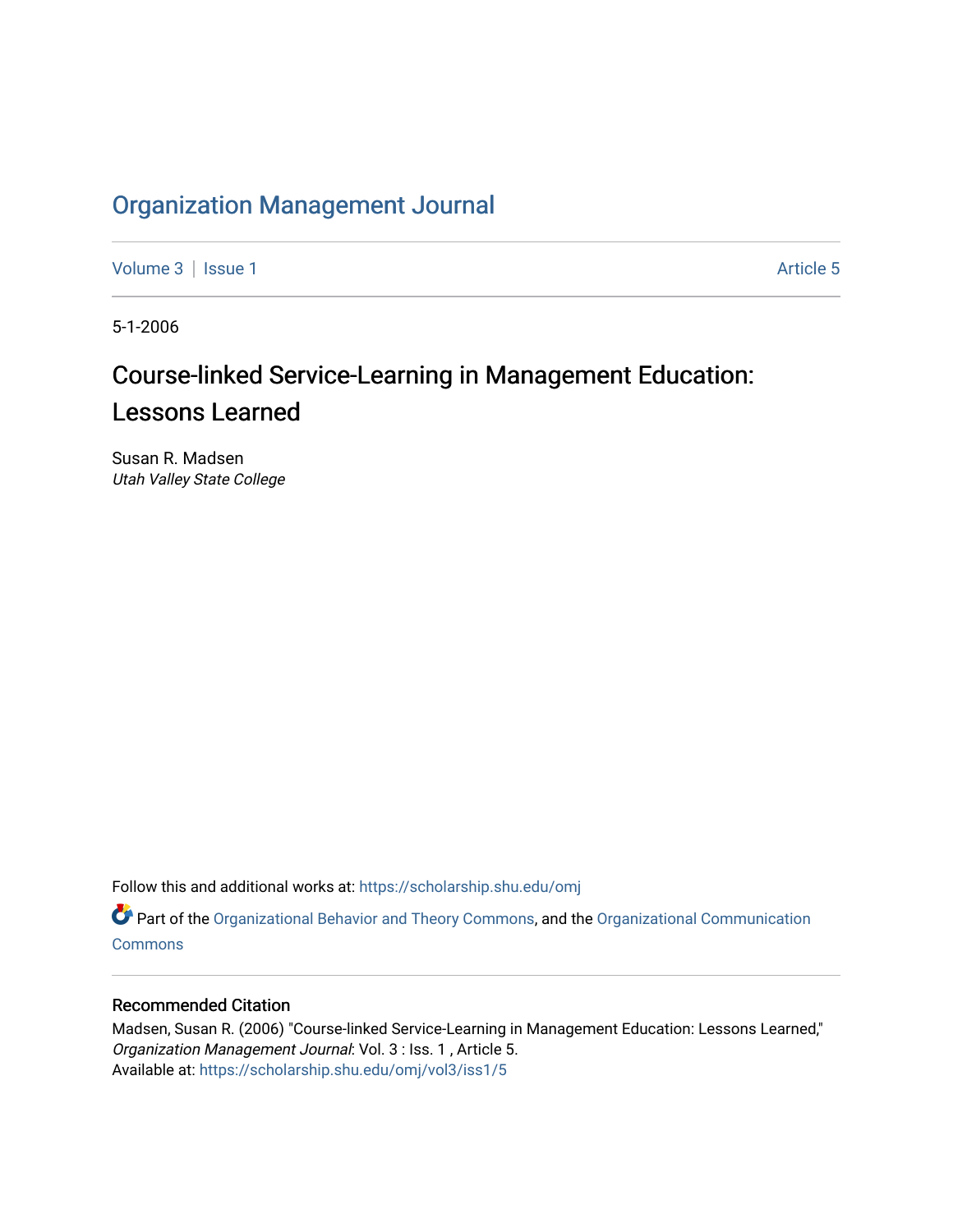Organization Management Journal Teaching & Learning 2006 Vol. 3, No. 1, 14-33 © 2006 Eastern Academy of Management ISSN 1541-6518 www.omj-online.org

## **Course-linked Service-Learning in Management Education: Lessons Learned**

#### [SUSAN R. MADSEN](mailto:madsensu@uvsc.edu)

Utah Valley State College

One reason that academic service-learning is still not utilized in some schools of business is that their faculty and administrators remain uninformed and uneducated about this pedagogy. This article was written to help bridge the gap between theory and practice with regard to the actual design and implementation of servicelearning in management education. In this article, I will discuss the design, implementation, experiences, student suggestions, changes, and reflections related to a human resource course taught during the springs of 2003 and 2004.

**Keywords:** Service-learning, Teaching and learning, Experiential education, Business education

Although there is a growing movement in business education to incorporate academic servicelearning into the curriculum, in many schools of business this pedagogy is still just beginning to be utilized. Five primary reasons include the following: 1) some faculty members and administrators remain uninformed and uneducated about service-learning (e.g., course and project design, benefits, and challenges); 2) some faculty do not want to change their current and established curriculum; 3) some faculty are uncomfortable with ambiguity, learning projects they cannot control, and experiences outside the walls of the classrooms; 4) some faculty do not feel they have support (e.g., a center to help coordinate with community partners, department chair or dean, educational opportunities, tenure and promotion applicability) for implementing these projects; and 5) some faculty members assume that the personal effort and time requirements of service-learning are not worth the actual benefits and learning the students receive.

Yet, many management educators and researchers have been clear about its need, potential, and benefits. For example, Zlotkowski (1996) explained that:

*A major criticism of contemporary business education centers on its failure to help business students achieve sufficient educational breath, particularly with regard to the external environment of business. The service-learning movement offers business faculty an excellent opportunity to address this deficiency. By developing curricular projects linked to community needs, faculty can further their students' technical skills while helping them simultaneously develop greater interpersonal, inter-cultural, and ethical sensitivity. (p. 5).* 

In addition, Bilimoria (1998) stated,

*Recent shifts in prevailing worldviews, characterized broadly as a change from the modern realities of order, reason, totality, absoluteness, linearity, domination,*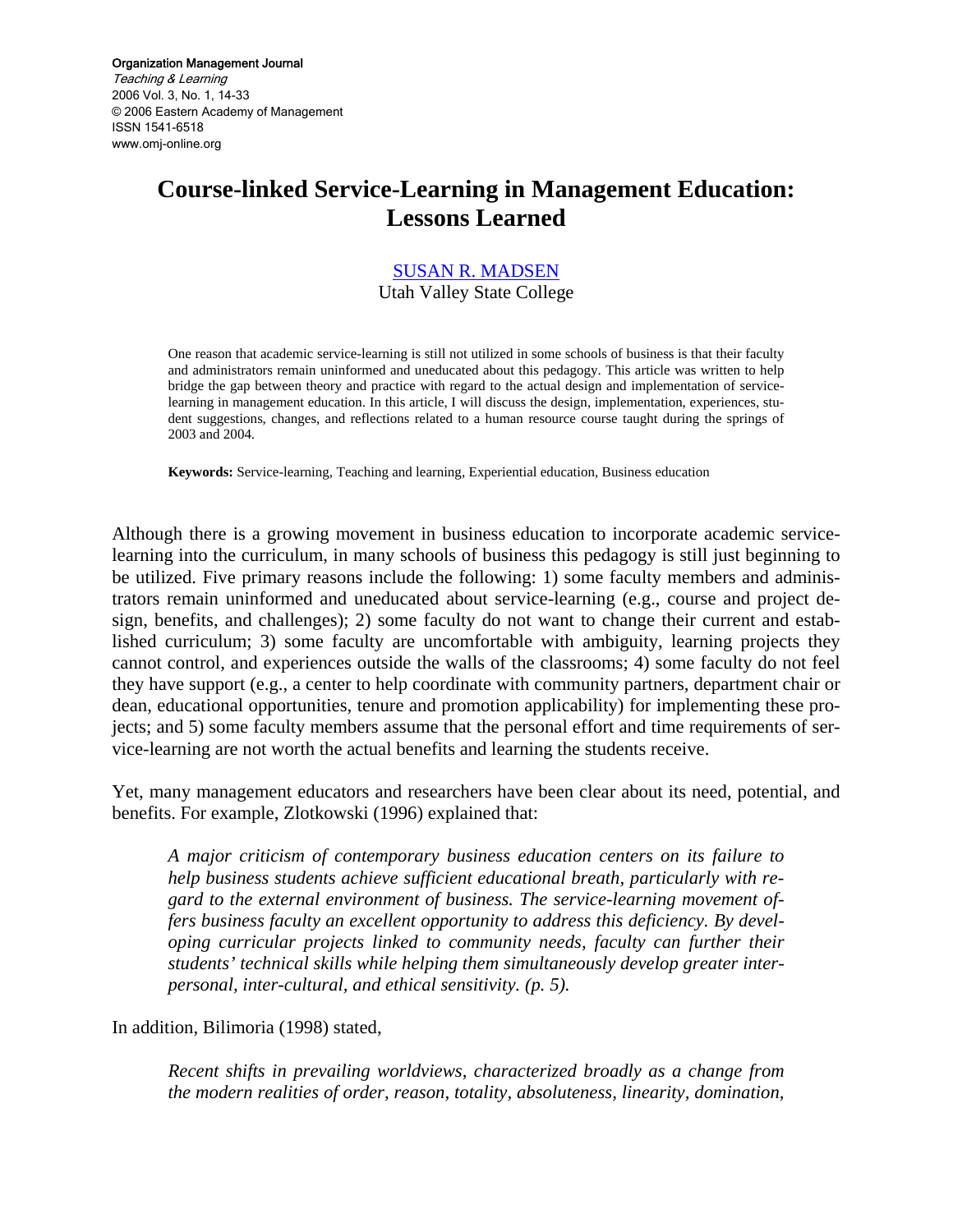*and hierarchy to postmodern acknowledgements of discontinuities, multiplicities, relativity, cyclicality, relationality, and community, are encouraging the diasporic movement of learning beyond the spatial and temporal walls of the management education classroom. (p. 265).* 

Further, Porter and McKibben (1988) explained that business schools "ought also to concern themselves with the education of the whole students" (p. 316), and that "because of the increasingly complex environment in which business operates, business schools must give more consideration to whether they have an appropriate balance between an internal and an external focus" (p. 85). Porter and McKibben (1988) believed that "any move by business schools toward broadening the academic experience of their students beyond the technical and functional will find enthusiastic endorsement by many employers" (p. 317). In fact, according to McCarthy and Tucker (1999) service-learning is "changing the way that professors view the connection between classroom pedagogy and learning" (p. 554). Finally, Godfrey, Illes, and Berry (2005) recently argued that the "service-learning pedagogy, and the associated educational experiences provide a partial solution to the problem of narrowness in business education precisely because the pedagogy blends academic rigor with practical relevance, set in a context of civic engagement" (p. 310). Hence, several primary reasons service-learning should be a more frequently used teaching modality include the following: 1) it provides educational depth for students while also broadening the academic experience; 2) it provides opportunities for students to further develop their technical skills and other competencies/skills as described previously; and 3) it is one of the few pedagogies that address the development of the whole student by seeking an appropriate balance between internal and external foci.

As was mentioned, this pedagogy is still not utilized to its fullest in many schools of business today partly because faculty members and administrators remain uninformed and uneducated about academic service-learning. To address this issue, faculty members need more cases, essays, and research that focus on the basics of course and project design. Much of the current literature remains at the theoretical and conceptual levels and does not provide in-depth concrete examples and details to help guide professors in the design and implementation of servicelearning assignments. This article was written to help bridge this gap by providing help to faculty with regard to the actual utilization of the service-learning pedagogy in management education today. I will do this by briefly presenting and describing the following: definition, research, and theoretical framework; description of the original service-learning project; student suggestions for improvements and changes; and revisions and reflections.

## **Definition, Research, and Theoretical Framework**

The number and variety of service-learning definitions found in the literature is quite staggering. For this article, I determined that it was important to present one specific definition so that readers can find some clarity around this issue. The definitions from the existing literature (e.g., Godfrey, 1999; McCarthy & Tucker, 1999; Rama, Ravenscroft, Walcott, & Zlotkowski, 2000) were explored and compiled to form this comprehensive definition:

*Academic service-learning is a multidimensional pedagogy (a form of experiential learning) that is integrated within a credit-bearing course in the form of an*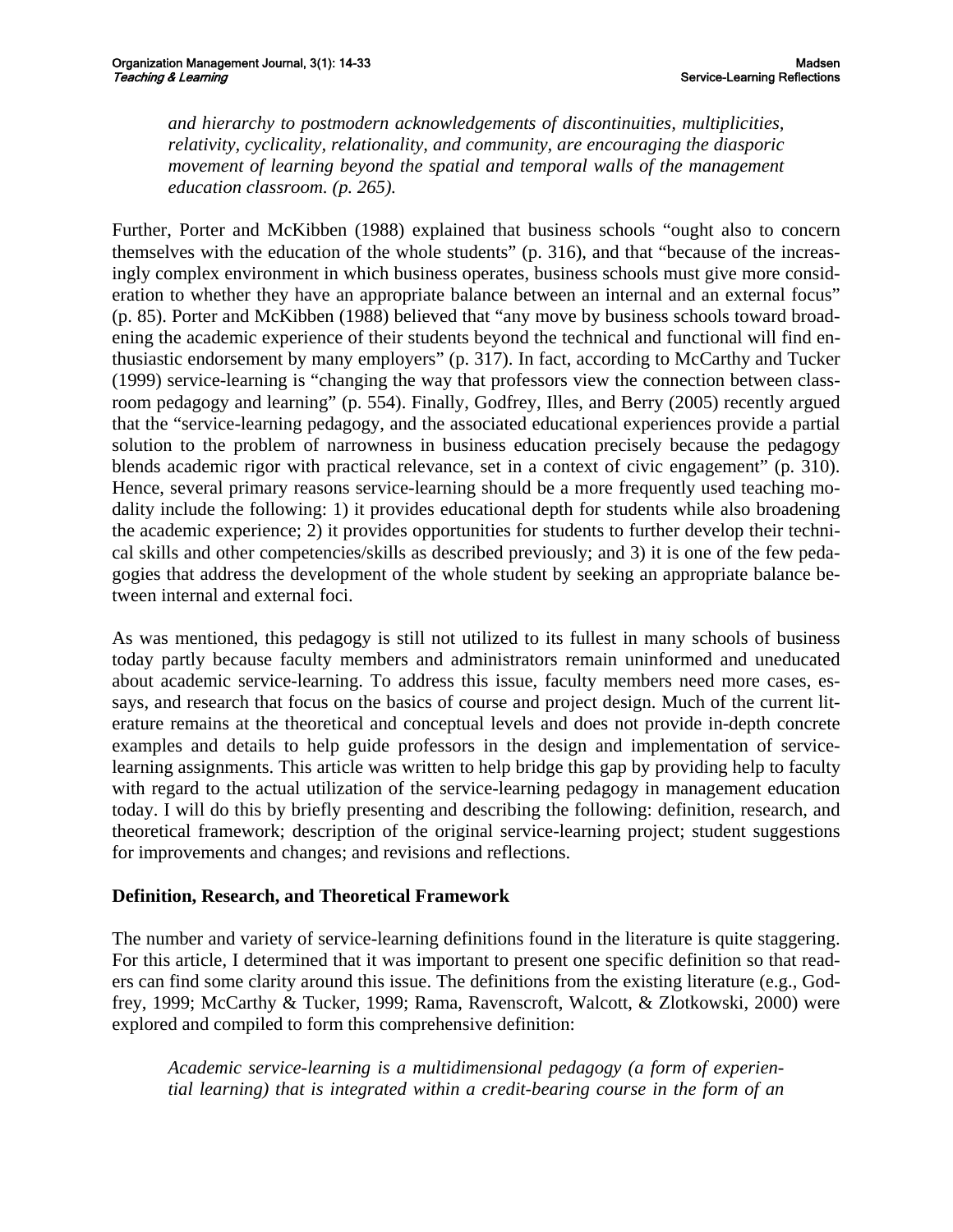*organized, thoughtful, and meaningful project. Students are paired with agencies or organizations (community partners) that have specific needs related to the content of a particular course. Students then perform the needed community service while, at the same time, utilizing course content and reflecting on their experiences for enhanced learning.* 

It is important to note that academic service-learning is different from an internship or co-op experience. Service-learning is focused on learning the concepts taught in a specific course. For example, in a compensation and benefits course the students would participate in servicelearning related to understanding content and developing skills centered on compensation and benefits. The students do a service-learning project as an assignment within the course. The students continue to attend class to discuss textbook chapters and other readings while, at the same time, participate and complete a project that helps them practice and implement what they are learning from the particular course. Internships and co-ops are typically more general in nature and are positioned at the end of a student's college work. The real-world work is generally the whole experience of the internships or co-op. Service-learning projects can be designed in most courses students can or may take throughout their entire college experience.

Although many business educators may primarily use service-learning to help the students learn core course concepts, most also use the pedagogy to provide students with opportunities to develop the other competencies important for successful business professionals such as critical thinking, writing, speaking, analysis, teamwork, interpersonal communication, and problemsolving (Godfrey and Grasso, 2000). If designed and implemented effectively, researchers and academics have found that students can learn many skills and concepts through academic service-learning (see Table 1). In addition to these learning advantages, researchers and academics have also found other benefits students obtained through service-learning experiences.

As mentioned previously, Bilimoria (1998) called for a "diasporic" shift away from classroom to real-world learning. She purported that service-learning is one destination of the diaspora, one that has instrumental and intrinsic value and argued that both should be discussed and valued. With regard to intrinsic value, many educators believe that it is the responsibility of the educational system to assist in the development of ethical and effective community members and overall citizens. According to Rama et al. (2000), academic service-learning can be a powerful tool in doing just that. Godfrey, Illes, and Berry (2005) argued that:

*Because business students have received much (in terms of educational opportunity, skill development, and job opportunities), much can and should be expected of them in strengthening community life. If social betterment in a capitalistic system depends on noblesse oblige, then the principle of responsibility helps reinforce oblige, while traditional business education focuses on noblesse. Students are now, and always will be, citizens of their communities (local, regional, national, and global). Responsibility holds that in addition to their wealth-creation goals students should assume the obligations of citizenship; there is a moral imperative for them to use their business skills, talents, and knowledge to better those communities where they live and work. (p. 318).*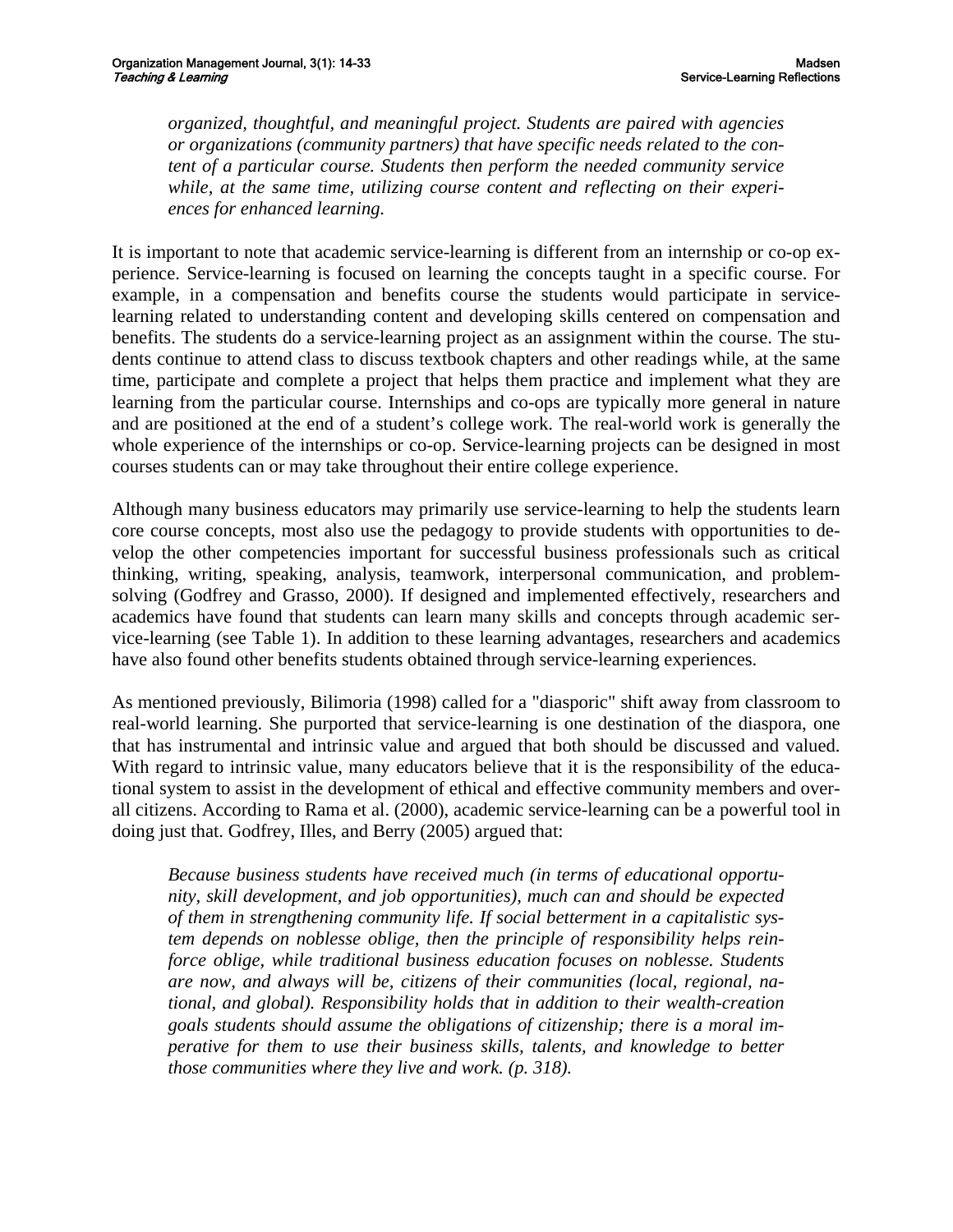| Table 1                                                               |
|-----------------------------------------------------------------------|
| Competencies, knowledge, and benefits gained through service-learning |

| <b>Competency or benefit</b>               | <b>Reference</b>                                |
|--------------------------------------------|-------------------------------------------------|
| Business world understanding and view      | Kenworthy-U'Ren (1999)                          |
| Career exploration                         | Astin et al. (2000); Robinson (1999/2000)       |
| Citizenship                                | Eyler & Giles (1999); Godrey & Grasso (2000);   |
|                                            | Godfrey et al. (2005)                           |
| <b>Communication skills</b>                | Eyler & Giles (1999); Kenworthy-U'Ren (2000)    |
| Confidence                                 | Konwerski & Nashman (2002)                      |
| Conflict resolution and leadership skills  | Thomas & Landau (2002)                          |
| Course concepts/technical knowledge        | Rama et al. (2000); Tucker & McCarthy (2001)    |
| Critical thinking                          | Eyler & Giles $(1999)$                          |
| Cultural Awareness and diversity           | Robinson (1999/2000); Vernon & Foster (2000)    |
| Decision-making and consequences           | Waddock (2000)                                  |
| Exploration of personal attitudes and val- | McGoldrick et al. (2000)                        |
| ues                                        |                                                 |
| Leadership                                 | Astin et al. (2000)                             |
| Motivation to perform well and learn       | Munter $(2002)$                                 |
| Networking skills                          | Tucker et al. (1998)                            |
| Organization strategy                      | Rehling (2000)                                  |
| Personal satisfaction and fulfillment      | Rehling (2000)                                  |
| Problem-solving skills                     | Eyler & Giles (1999); Rama et al. (2000); Zlot- |
|                                            | kowski (1996)                                   |
| Professional and real-world work experi-   | Gronski & Pigg (2000); Gujarathi & McQuade      |
| ences                                      | (2002)                                          |
| Self-efficacy                              | Tucker & McCarthy (2001)                        |
| Social responsibility                      | Kolenko, Porter, Wheatley, & Colby (1996)       |
| Teamwork and interaction skills            | Eyler & Giles (1999); Tucker et al. (1998)      |
| Time-management skills                     | Tucker et al. (1998)                            |
| Values and beliefs                         | Astin et al. (2000); Eyler & Giles (1999)       |
| Volunteerism desires                       | Bush-Bacelis (1998)                             |

Some educators are intrigued and enthused with regard to the multidimensional aspects and benefits that well-designed service-learning can provide. This could also include desired and explicit learning goals related to the development of civic and moral engagement, the missiondriven nature of the non profit agencies as part of the equation, and the exposure to the professional work world.

Kolb's (1984) experiential learning cycle provides one of the most powerful, practical, and theoretical frameworks for the academic service-learning pedagogy. Kolb (1984) stated, "Learning is the process whereby knowledge is created through the transformation of experience" (p. 38). It appears that Kolb drew from three frameworks (Dewey's educational philosophy, Piaget's developmental psychology, and Lewin's social psychology model) to create this multidimensional learning model (Petkus, 2000). His model illustrated that the most effective learning occurs in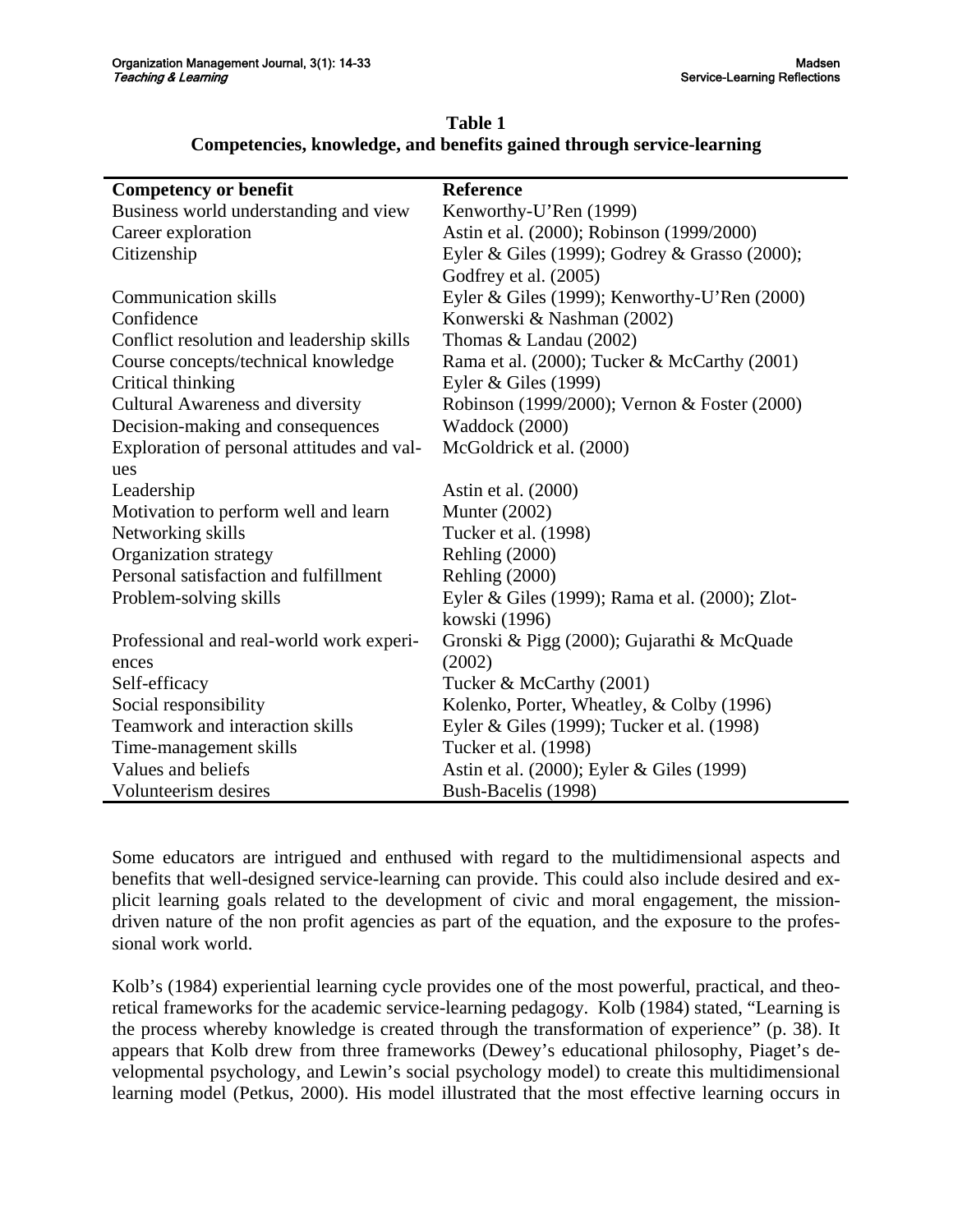four different ways: concrete experience, reflective observation, abstract conceptualization, and active experimentation. He explained that, for an optimal learning experience, lessons, projects, and assignments should incorporate all of these types of learning. Instructors experienced in requiring service-learning assignments agree that a well-designed service-learning assignment that includes all four (including reflection) will result in the most effective and long-term type of learning a student can experience (e.g., Petkus, 2000).

#### **Description of the Original Project**

During the spring of 2003 I taught the course *Compensation and Benefits* for a group of primarily nontraditional undergraduate seniors. A representative from our campus *Center for Service and Learning* introduced me to the president of the county-wide United Way organization before the start of the semester. I worked with him to secure sites in which the students could conduct their service-learning projects. I was able to take a tour of each facility and was briefly introduced to the directors of the affiliate organizations. The projects included students performing job analysis (data collection and the writing and compilation of job descriptions and task inventories), job evaluation (research on the industry and market to compare salaries and benefits), and then providing suggestions and recommendations for compensation and/or benefit adjustments. I included some general information about the project in the syllabus and introduced the students to it the first day of class. I explained that I had provided four Thursday afternoon class periods (we met twice a week) during the semester for students to have class time for site and group work. The students appeared very overwhelmed during the first class and three students immediately dropped. Service-learning was new to our institution and none of the students had ever been assigned such a project. Two of these students talked to me before dropping. They explained that the project not only made them feel uncomfortable (according to one student, it "will take me out of my comfort zone") but they felt it would take more time than a traditionally designed class. They both had heavy work schedules and family responsibilities. One noted that "a traditional course is more predictable, and I need predictability in my life right now." This is a helpful insight that speaks to issues that arise when educators move outside the traditional course design model, one being that students immediately form assumptions (some accurate, some not) about the time commitment, expected effort, and prerequisite intellectual and skill-based requirements.

Seven weeks into the semester, a contact at United Way, as well as a representative from our *Center for Service and Learning,* came to class to talk about the pedagogy and introduce and describe United Way and the specific agencies the students would be serving. Students were given a handout with the agency names, contacts, and information. Prior to this class period, I had taken time to have each student present his or her general schedule to the other students. It was hoped that students would self-select into groups with others who had similar schedules. After the presentations, students were asked to create groups and decide on an agency. They struggled to complete this assignment, and I had to step in and assist. I then asked them to meet with their agency contact as soon as possible to start their projects. Although I was excited about the projects, after reflecting on this semester and experiences, I believe that I must have appeared somewhat unsure. The students knew that it was a new type of project for me, the school, and the college. Most of the students were somewhat frustrated and stressed during the project period. Most of the teams did not immediately meet with their community partners. Half of the groups struggled with obtaining initial appointments, and others found unprepared community partner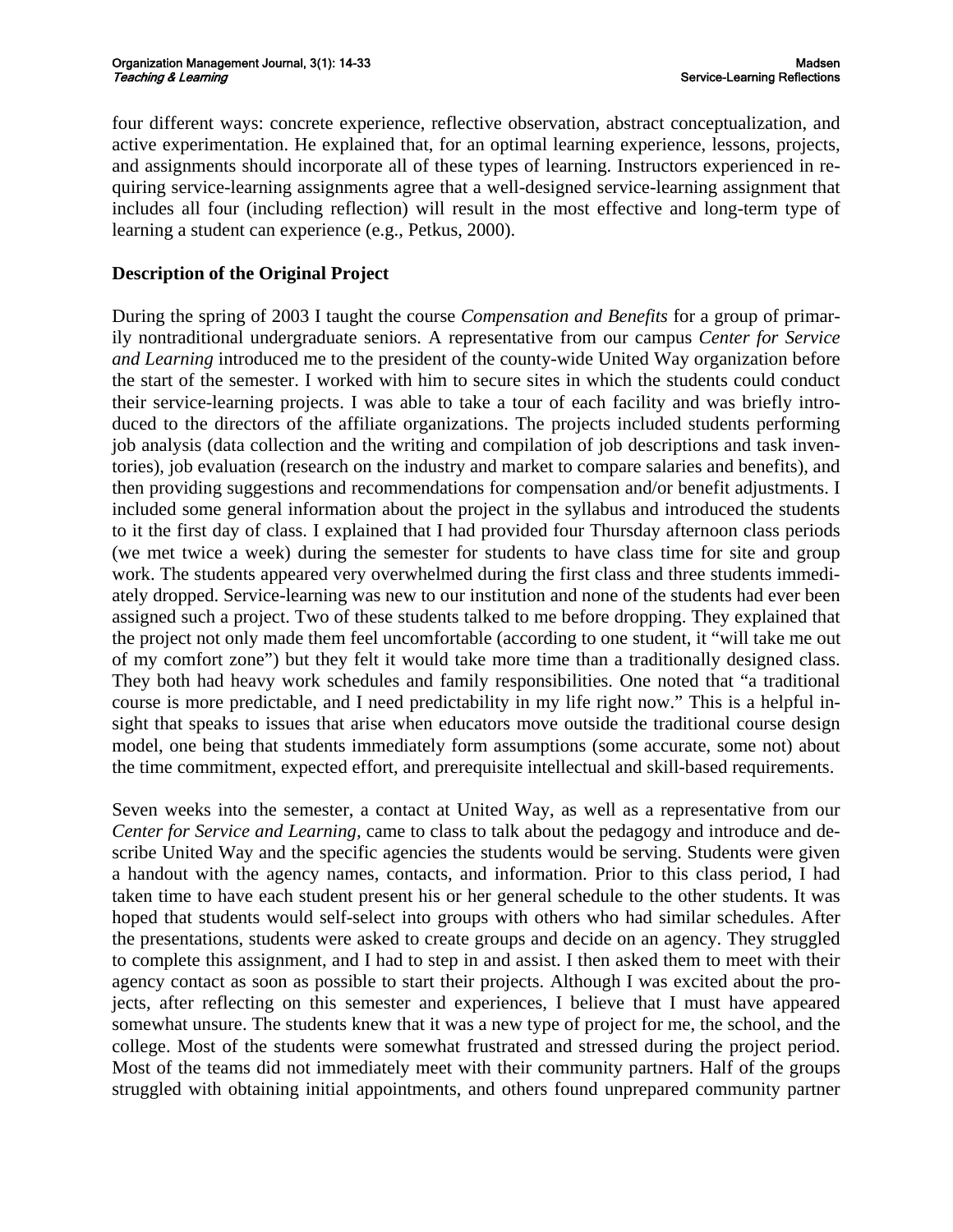contacts. Some agencies did not seem interested in having the students and did not communicate and acknowledge (to the students) that the projects were needed or would be valued. In addition, students were not accustomed to the ambiguity and the flexibility inherent in this type of project. They often asked for exact examples and wanted to find the one "right answer" to any situation (similar to taking a multiple choice test). I spent many hours working with individual groups reviewing their materials and giving them direction.

Once a week, during class, we spent 15 to 20 minutes in large group verbal reflections. I asked students how they were doing, and they discussed their issues and challenges. They provided ideas to each other regarding issues. The students were also required to keep reflective journals during the semester. I did not provide much direction and did not check them during the semester. When I collected them at the end of the semester I found that most students did not do well. I had just assumed they knew how to "reflect," and they did not. Most entries were short and focused on the tasks they had completed each visit (similar to a travel log).

The projects were not completed until the week of finals. In fact, we had group presentations during the final exam period because the groups were not ready until then. The groups did not give their presentations to the agencies until after the semester was over and grades were given. Two weeks after the semester ended I emailed the students and asked them to meet with a research assistant and me to discuss their experiences. I completed most of the interviews three to six weeks after the semester had concluded. Some groups still had not presented to their agencies at the time of the interview but all had completed them shortly thereafter.

At the end of the semester, all students felt that the service learning project was a beneficial experience for them although the levels of enthusiasm varied from student to student. Most struggled with some elements (e.g., ambiguity, uncertainty, teams, and schedules), but all explained that they learned more from this experience then from any other assignment they had done in their college careers. Data collected from student reflections, interviews, end products, and examinations clearly demonstrated that they had learned the intended course concepts and skills (i.e., job analysis and job evaluation). In fact, the students rarely struggled with understanding the link between the course material and the service-learning project. The project was designed to provide them with the opportunity to practice the skills and utilize the knowledge they were learning in many chapters of the textbook. Throughout the lectures and class discussions the students would ask questions or make comments based on the readings and their applicability and possible utilization for their service-learning projects. Importantly, because of the project design, students could clearly see the connection between their projects and the course content.

Data also showed student learning in other important intended areas: critical thinking, writing, presentation, teamwork, synthesis, organization, citizenship, conflict management, and professionalism, to name a few. Many reported that they had received internships and job offers, in part, because of these experiences. Their confidence had clearly increased, and they noted many other benefits. Although the students felt it was a challenging and difficult assignment, all recommended that I use this service-learning assignment for future classes. While I have noted various problems throughout the semester, I felt good about the experiences and felt that the students learned and the community partners benefited.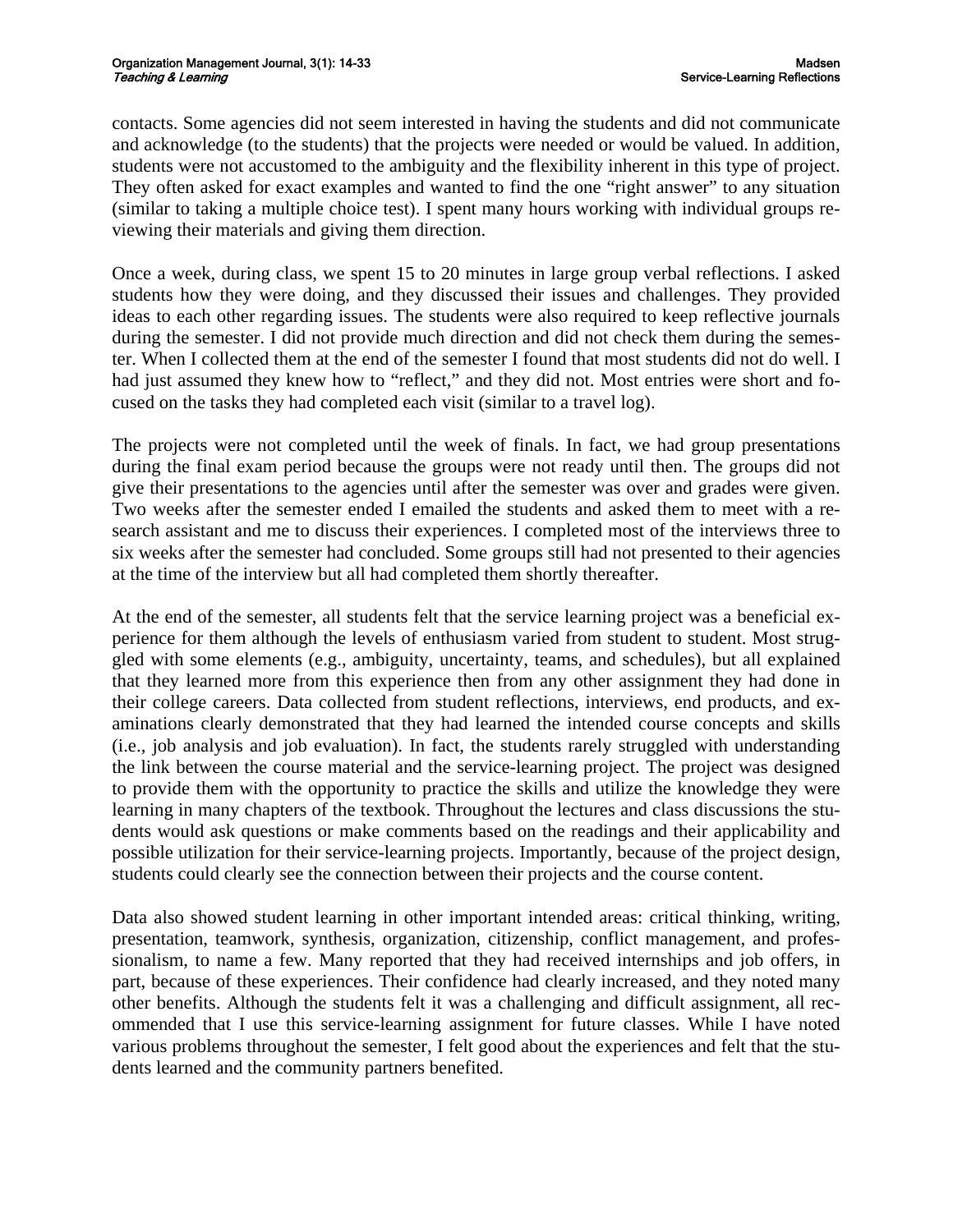20

#### **Student Suggestions from First Seminar**

As previously mentioned, after this first semester I conducted in-depth phenomenological interviews with the students who had completed the service-learning projects. One of the interview items included a question asking for their suggestions to improve the experience. A total of 83 related phrases were extracted from the transcripts. These suggestions were then combined into the following 12 suggestions:

- 1. Show examples of projects.
- 2. Don't give everyone in the team the same grade, and let us know it before we begin.
- 3. Encourage us (require us) to start earlier in the semester.
- 4. Don't have a research paper and a service-learning project at the same time.
- 5. Keep group size at three members.
- 6. Let teams self-select.
- 7. Provide a more specific outline of the pieces and steps of the project.
- 8. Help us understand the big picture better before we start including exactly why the organization needs this information and how they can use it after we are done.
- 9. Work more with the organizations so that they understand the projects before we arrive and are supportive.
- 10. Choose community partners who are really interested in the project and who will value what we can provide for them.
- 11. Walk through each step of the project during class time as we are going through it at our sites, but don't tell us every single thing to do so that we can still use our own style and creativity.
- 12. Provide more structure to the written reflections.

#### **Redesign and Reflections**

Although the projects had generally gone well during the first semester, I wanted to make changes and improvements so that the students would more fully enjoy the experience and not feel the high level of continuous stress the students had the previous year (Note: I do believe that some struggle and ambiguity adds to increased learning). After this initial semester, I conducted a detailed literature review (nearly 100 scholarly articles and books) and learned a great deal more about service-learning. These readings as well as the student suggestions just listed laid the basis for the redesign of some of the elements of the project and course.

#### **Course Syllabus**

The first change I made was to add more detail to the course syllabus. I subdivided the related class points for the service-learning project (i.e., proposal, reflective essays, class presentation, community partner presentation, and final report) so that students could obtain points in different ways throughout the project period. I made it clear that many of the points were not based upon other team member's efforts. The revised syllabus provided a more specific outline of the project which better helped students understand the "big picture" (see Appendix A). It also brought more clarity to the students with regard to the specific course concepts and skills from the textbook and readings that they were applying in their projects.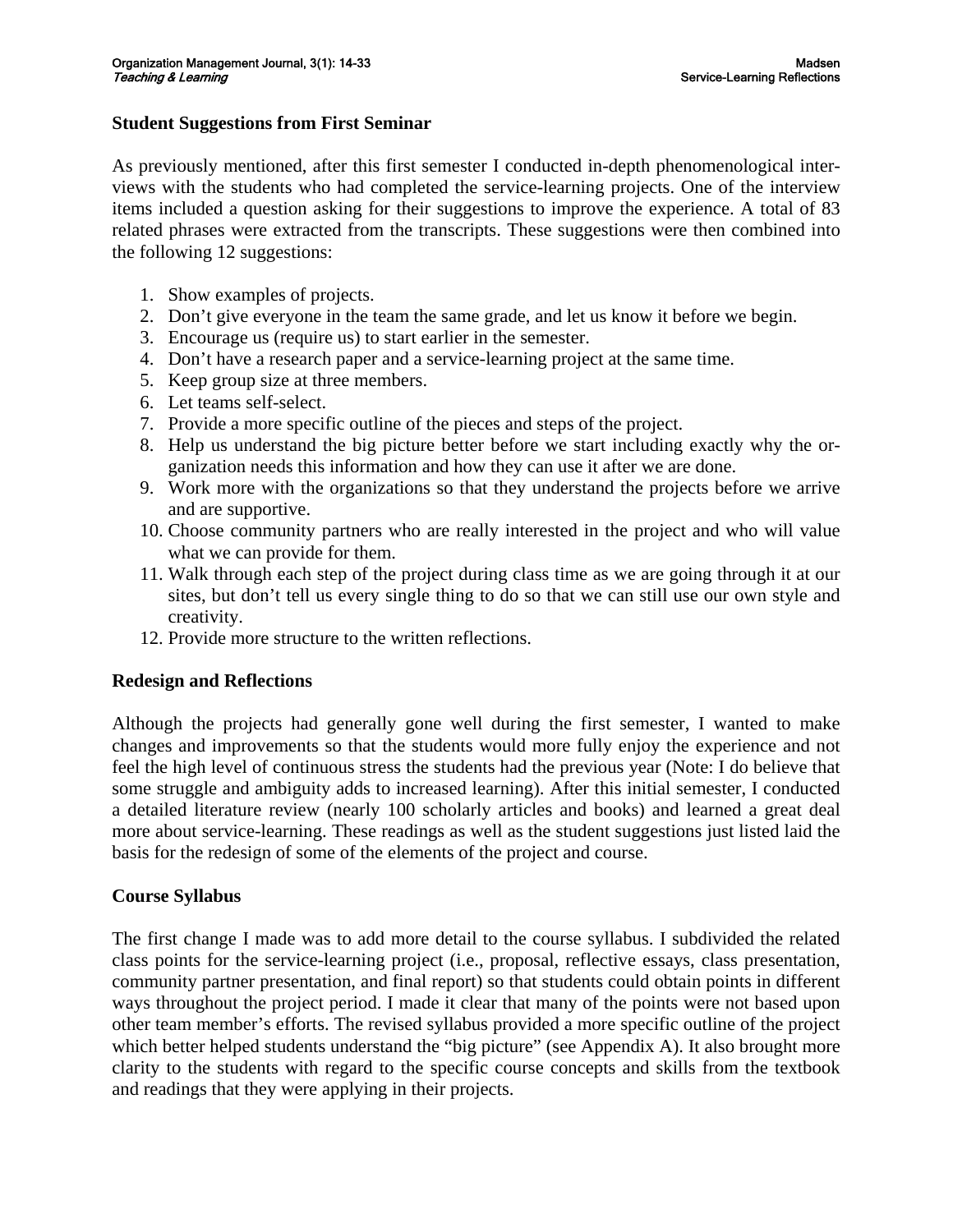The first class period went very well this second semester. The students appeared to be more interested and excited rather than stressed. I believe that I portrayed and exhibited more excitement, knowledge, calmness, and confidence as an instructor. I brought the final projects from the prior semester for them to glance through. Only one student dropped after the first class. Many of the other students knew before taking the class that it would include a service-learning component and were prepared. I shared quotes from my previously interviewed students on how much they had learned and how much it had helped them in interviews for jobs and internships. I also better prepared them for some of the expected struggles and difficulties.

As I revised the syllabus, I also moved the starting date of the project three weeks earlier in the semester. I asked students to be at certain phases during certain weeks of the semester. I had them submit sections (e.g., proposal, job description, and task inventory) to me prior to submitting them to the organization. This worked well, and the first draft for the community partners was more professional in content and format. The groups started their projects earlier. I spent more time in class preparing them (and having them role play) for their initial community partner appointments. I required that they dress professionally each time they visited the site (I had not emphasized this the first semester). They were able to finish the projects earlier and then present them to the community partners a few weeks before the end of the semester. I also separated the assignments so core projects did not conflict.

The students had positive reactions to these changes and the project in general. One student reflected,

*A lot has taken place since the last reflection, namely more observations as well as our web research and the formulation of our recommendations for each of the positions we have analyzed. Each of these events has contributed to the overall grand experience the service-learning project has been. Yes, it does take time away from our busy schedules to meet with the clients and group members, but the knowledge and practical skills gained from the various activities associated with this project far outweigh the costs of time, effort, and cognitive devotion.* 

Another student explained,

*I am very happy and pleased that I had the opportunity to perform a job analysis and evaluation as part of the service-learning project. I learned so much from building this job analysis from the ground up and experiencing first-hand the process and steps involved. It is very rewarding to see the final results from the hard work that was put into this project. I feel confident that I could perform this same task in the workforce in the future. I would highly recommend that this service-learning project remain a part of this course requirement. It has been one of the best experiences I have had in my college career.* 

A third student discussed the impact this project had on her: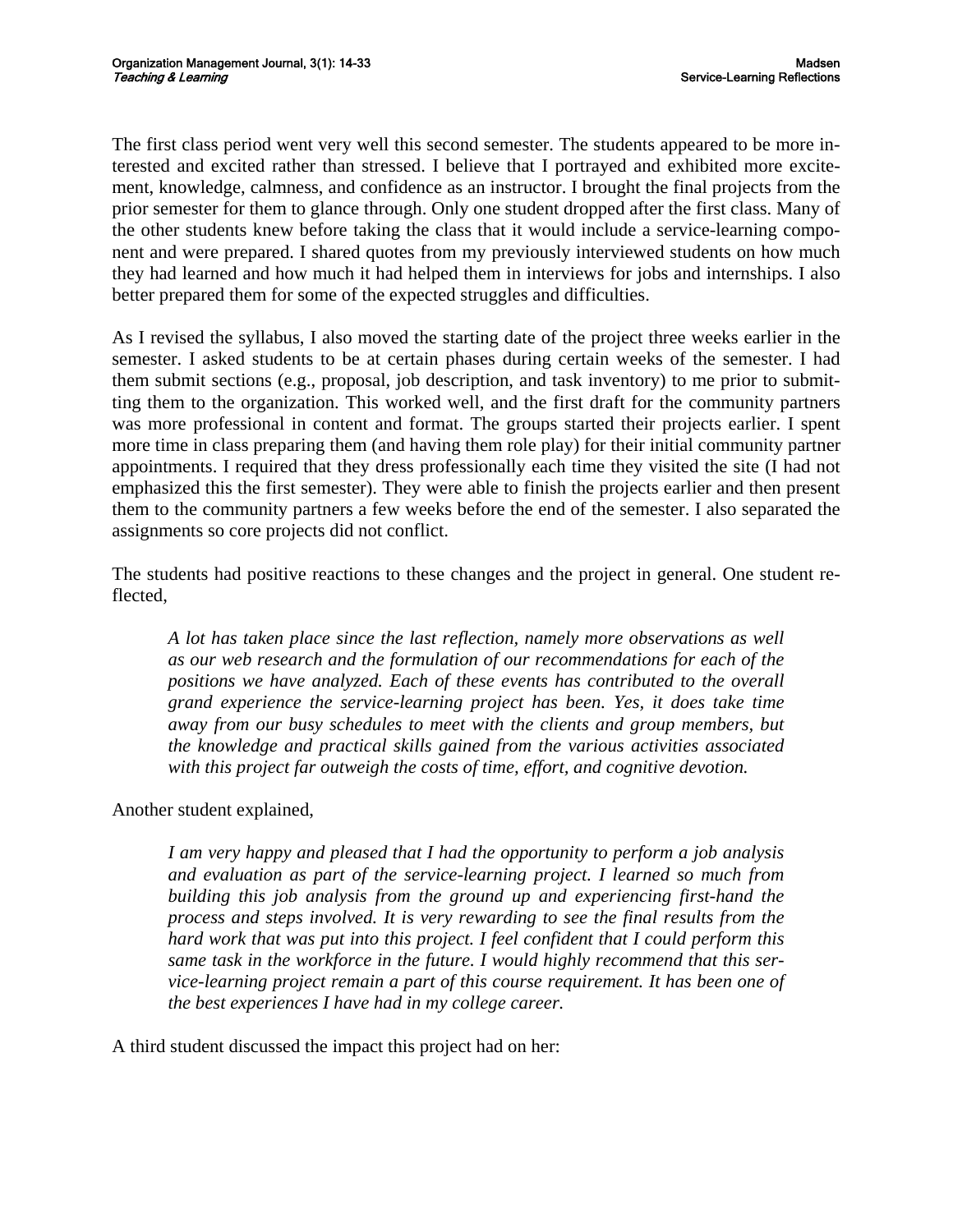*What I think made the greatest impact on me was that we were basically let loose*  to research and to learn through our own participation and experience. We were *given the knowledge, the organization, the positions to analyze and evaluate, and we were expected to perform what we had previously learned. What better way to learn something than by actually doing it on your own with the tools that have been given you to use? I can honestly say that I now feel confident that I could perform this type of work on my own. Before participating in this assignment I could not have said that. I am truly pleased that this opportunity was given to me. I learned a great deal from the service-learning project, as well as my team, and I know that it will benefit me in my future.* 

## **Community Partners**

Second, one of the greatest struggles for my first semester students was that some of the agency contacts did not know what the service-learning project was about and how they could benefit from it. To address this issue I created a one-page (front and back) information sheet that could be sent to potential student sites. Before the semester began, United Way and our *Center for Service and Learning* distributed this handout to various affiliate organizations throughout the county. The sheet provided contact information for the *Center for Service and Learning* and me as well as a course description, project description, project details and processes, and other student requirements (see Appendix B). I also organized a short information luncheon for the community partners at one of their locations. These efforts worked very well. The community partners not only had a deeper understanding of the project, but learned about the benefits and value of these materials for their agencies. For example, updated job descriptions and task inventories are not only useful for compensation and benefits, but also for legal issues, recruiting and selection, training and development, and performance management efforts.

The community partner contacts appeared to greet these second semester students with more enthusiasm and helped them feel more valued and needed (this was very important to my students). One student exclaimed,

*Our team was greeted well, and I was very impressed with their agency and their excitement toward our project in general. They seemed as eager to help us as we were to help them.* 

Another student explained,

*I think the thing that I liked the most (and really what drew upon my interest) was the fact that I felt like I was doing something useful while gaining experience and learning. I honestly felt like our community partner needed our help in this area. I feel like they will actually use the material and the research we will be doing.* 

Throughout the reflection essays, one student reflected often about his relationship with the community partner: 1) "The people at our organization were very kind and caring towards us"; 2) "I was very impressed with her and could tell that she worked there because she really wanted to help the clients"; 3) "she was very helpful and gave us any information we needed to complete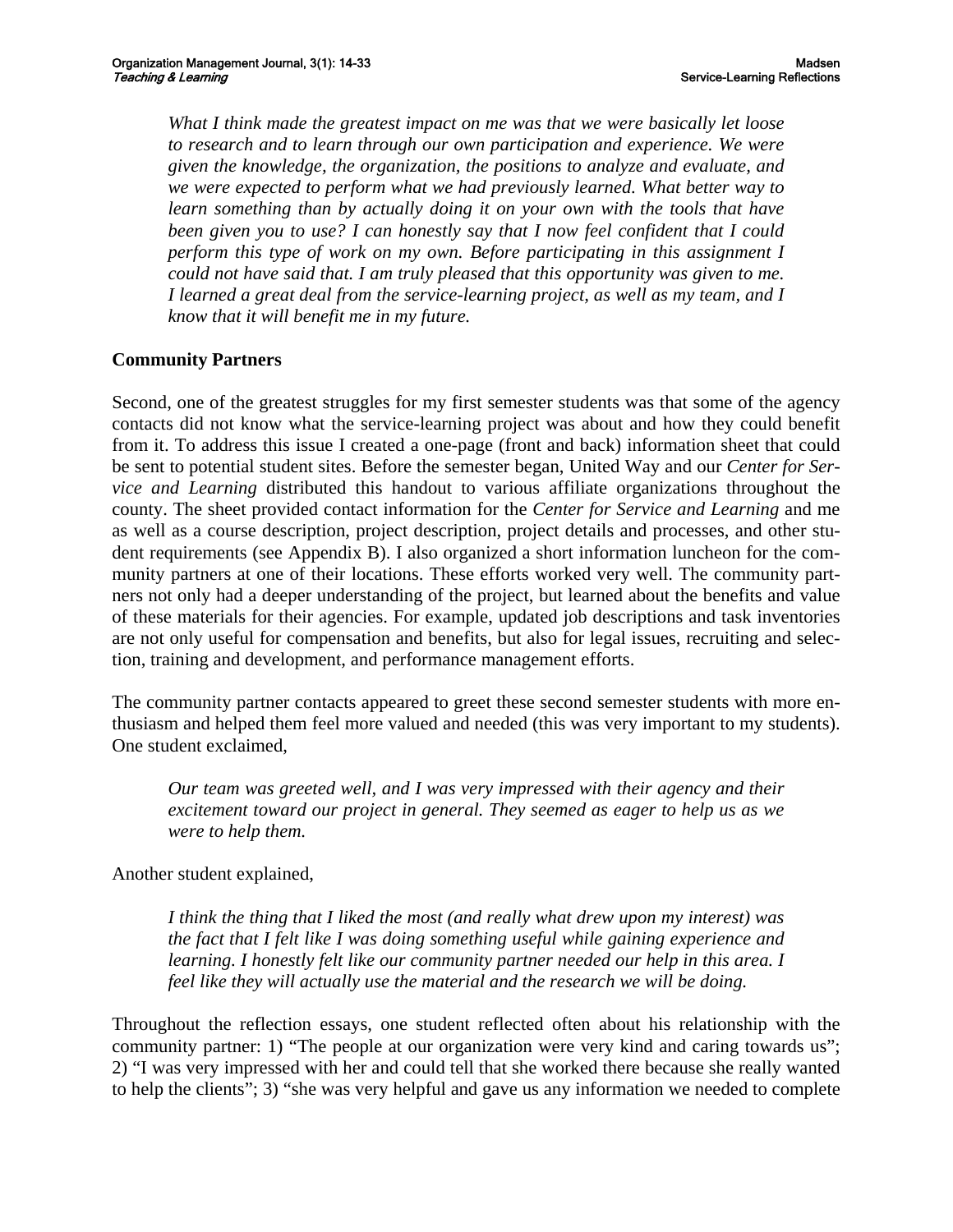the project"; 4) "I believe these job analyses are definitely going to help them out"; and 5) "It is comforting to see that we will be able to make a difference."

In a previous section, the internal tension between service-learning's instrumental value and intrinsic value was addressed. As Butin (2003) explained, it is through experiences and reflection that knowledge is deepened, the links between knowledge and action are explored, and awareness of one's place in the world is enhanced. For this second class, I asked the students to do more in-depth research about the agency and its role and purpose within the larger community. This lead to more discussions (written and verbal) of the worth and respect of these agencies and what they offer. I found that the students obtained a deeper understanding of the purpose and activities of the community partners. They discovered that as students they were not only providing a service to the agencies and community but that they were learning from them as much or more as they were serving and helping them. Some lectures and discussions then focused on differences, similarities, and applicabilities between nonprofits, civil service, business, and other settings. Student reflections did demonstrate a deepening of knowledge, a discovery of links between knowledge and action, and an awareness (or at least a glimpse) of their own place in the world.

I also spoke to the contact at each of the community agencies at the end of the semester to obtain feedback regarding the student projects. All partners involved in the second semester student projects stated that the students' work and contributions were highly valued and would be used for multiple purposes including grant writing, performance management system restructuring, training design, staffing, and so forth. This semester, all students felt their work had been valued and that they had contributed to the community and learned from the experience. When both the students and community partners feel they have benefited, it is true reciprocity at work.

## **Teamwork**

Third, I also made some changes related to project teams. As noted earlier, I separated points within the service-learning project so the entire project grade was not based upon the group effort. I added project points that would be given based upon critiques of team members for other team member's efforts and contributions. In addition, during the second semester, I did not intervene to assist students in selecting teams. There was some argument about which teams would get which agencies, but I asked them to come up with a method of deciding and left the room for ten minutes. When I re-entered the room, all teams were created and agencies chosen. During the previous semester some students had blamed me for assigning them to teams with dysfunctional team members. This time no blame was given, and students worked harder to resolve and deal with team member problems. There were still problems that arose, but students did not complain as much about them.

During the class period verbal reflections, I spent the last few minutes helping students link their experiences to real life. I explained many times, for example, that by working through and resolving team problems they would learn skills they would use in their jobs after graduation. Although the students had already worked in teams in either professional work settings or school courses, most reported they had not reflected on related struggles and experiences in a learning and development framework. This reflective experience helped students link service-learning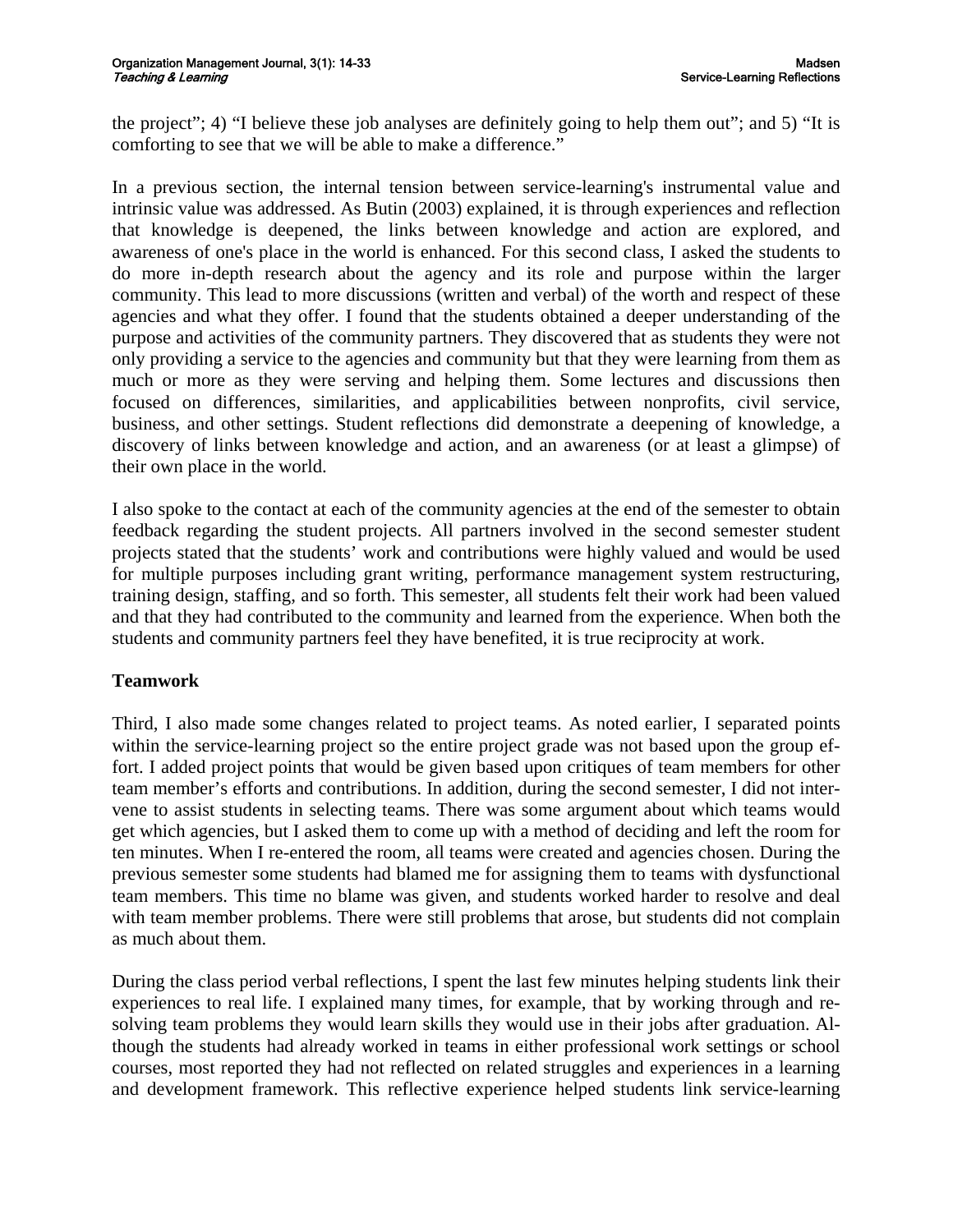experiences with opportunities for personal growth and development. Finally, I designed the project teams with three members each. At the end of the prior semester most students had recommended that I assign three members to each group. They had found that with four or more members, at least one felt left out and/or did not contribute. With only two team members, students felt they didn't have enough hours to do the in-depth analysis required. One student wrote,

*I am pleased not only that my group is working so well together, but that we have an organization that is eager and interested to help participate with this project. It is rewarding to know that this project will make a difference for everyone involved. I am very optimistic that this project will be a success!* 

Another explained,

*Overall, I was pleased with the work that we did as a group and very happy with the results of the projects. We worked hard and everyone did his part, so I learned to trust team members again. There is a sense of gratification that comes when you've put forth the effort and spent the time to work hard on a project. It is that intrinsic reward that motivates me to try just as hard, or harder, on the next project I do. We were talking about this project the other day, and I think my team agrees that the experiences we're receiving now will help us to know how to work hard and stay self-motivated when we get into the workforce and into our careers.* 

## **Written Reflections**

Fourth, I redesigned my required written reflection assignments. Instead of a journal, I assigned five two-page (double-spaced) reflections approximately seven to ten days apart. However, I still decided not to guide their reflections by having them answer specific questions. I wanted them to reflect on anything they felt important or interesting. However, because reflection is such a critical element in the pedagogy of service-learning, I did provide much more information about written reflections.

I used the Welsh (2003) ABC123 reflection model to teach the students how to think about and write these reflections. This model combines Hondagneu-Sotelo and Raskoff's (1994) *ABCs of Reflection* foundation with Youness and Yates' (1997) *Levels of Transcendence* (123). The ABCs include, 1)  $A =$  Affect (attitudes or feelings before, during, and after the service experience); 2)  $B =$  Behavior (what occurred, what should have occurred, and what might occur differently in the future); and, 3)  $C =$  Content or Cognition (specific connections to the content of the specific course). The Yates and Youness (1997) *Levels of Transcendence* included three levels as well:

- 1. Level  $1 = \text{Ego}$  or Self (represents a student's self-centered experience). Example reflection: "Our team was greeted well, and I was very impressed with their agency and their excitement toward our project in general. They seemed as eager to help us as we were to help them."
- 2. Level  $2 =$  Emphatic (represents a student's ability to relate to the experiences of others). Example reflection: "I thought that money was the only motivator for employees—I was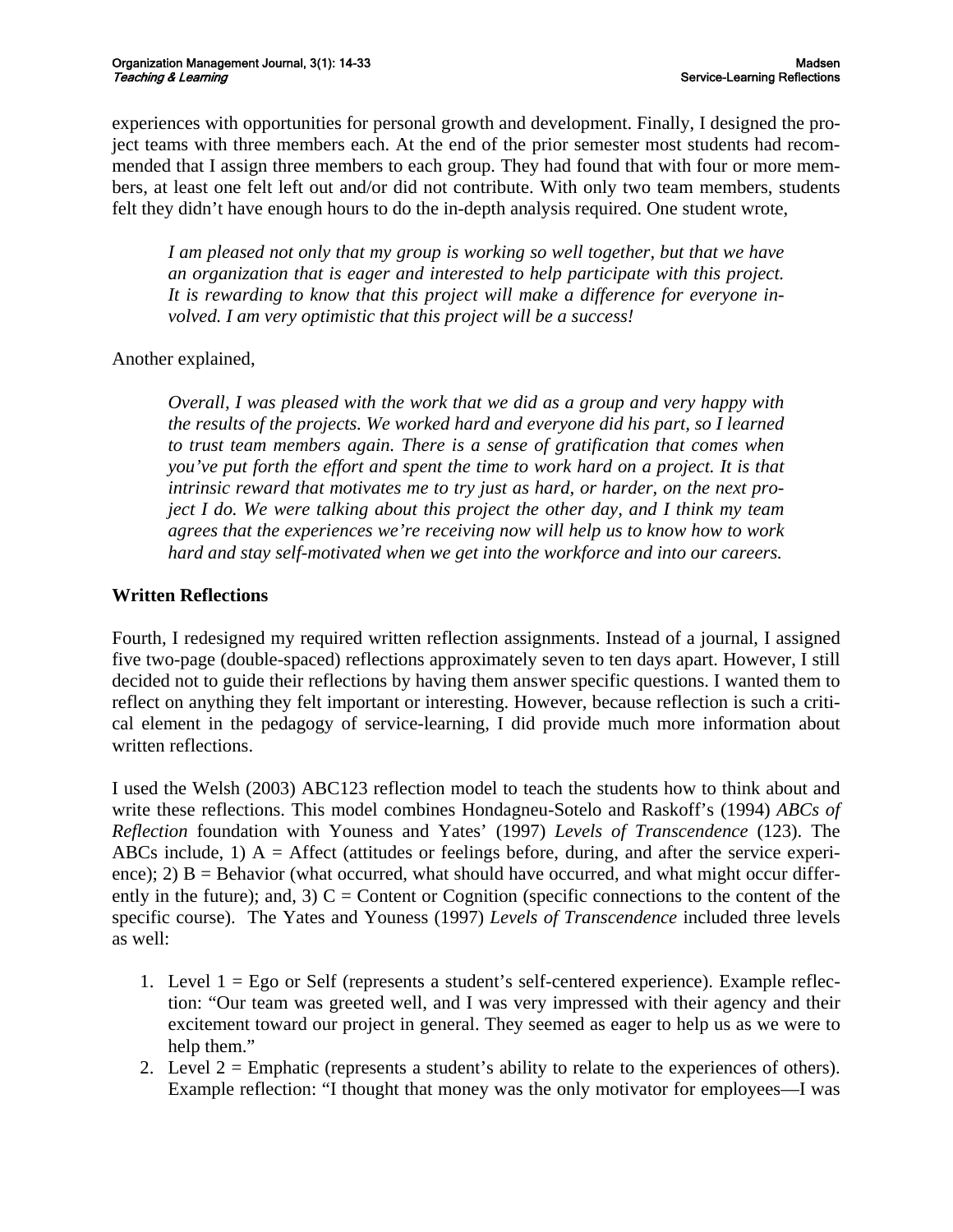wrong. I have just spent months watching unbelievably talented, overworked people work for half of what they could make in a for-profit company. These people are happy and fulfilled. Making a true difference is so satisfying for them. I need to rethink what I want to do with my life."

3. Level  $3 = \text{Global/Systemic}$  (represents a student's ability to relate experiences to political, social, and cultural factors). Example reflection: "I have spent some time at United Way and am greatly wishing I had time to give more to the community. They do so much for the benefit of humanity—it is borderline impossible to be present there for any amount of time without beginning to have your most sincere desires of charity and selflessness start to rise up inside."

I explained that I would like to see the students reflect on all these levels from shallow (A and 1) to deep (C and 3). I reviewed this model with the students three different times throughout the service-learning experience.

Overall, this worked very well. The reflections were much deeper, rich, and heartfelt. The students worked to reflect in the different levels described in the model and also discussed in class. Examples of these student reflections have been included in this paper. I was very pleased with the reflection results, and I believe the students clearly benefited more from this reflection method than from the reflective journal assignment I had given the first semester.

#### **Final Presentations**

Finally, I carefully designed the project so that there was time for 20 to 30-minute in-class group presentations and then enough time in the semester for students to present the project to their community partners. After each presentation, the students and I took the time to provide feedback to the groups regarding what they did well and what they could do to improve. Most students found great satisfaction (and some stress) in compiling and creating the final project and presentation. Some even had profound experiences in presenting it to their community partners. One student explained,

*A common thread that I have experienced throughout this service-learning experience, and even more so at the final presentation, was the feeling of significance. Being all dressed up always makes me feel more professional and important, but the way we were treated as we came in and presented our findings and recommendations was very satisfying. Maybe this feeling could be attributed to the fact that I am like a fish out of water when it comes to wearing slacks instead of Carhartts, and the newness of the whole situation had an uplifting affect. But, I would rather attribute it to the fact that I was actually practicing some of the things that I had been studying the last year or so. We were treated like professionals and that gave me the confidence and hope that, given the opportunity, I could perform this and other similar duties for a future employer.* 

Another student described his experience in the following quotation: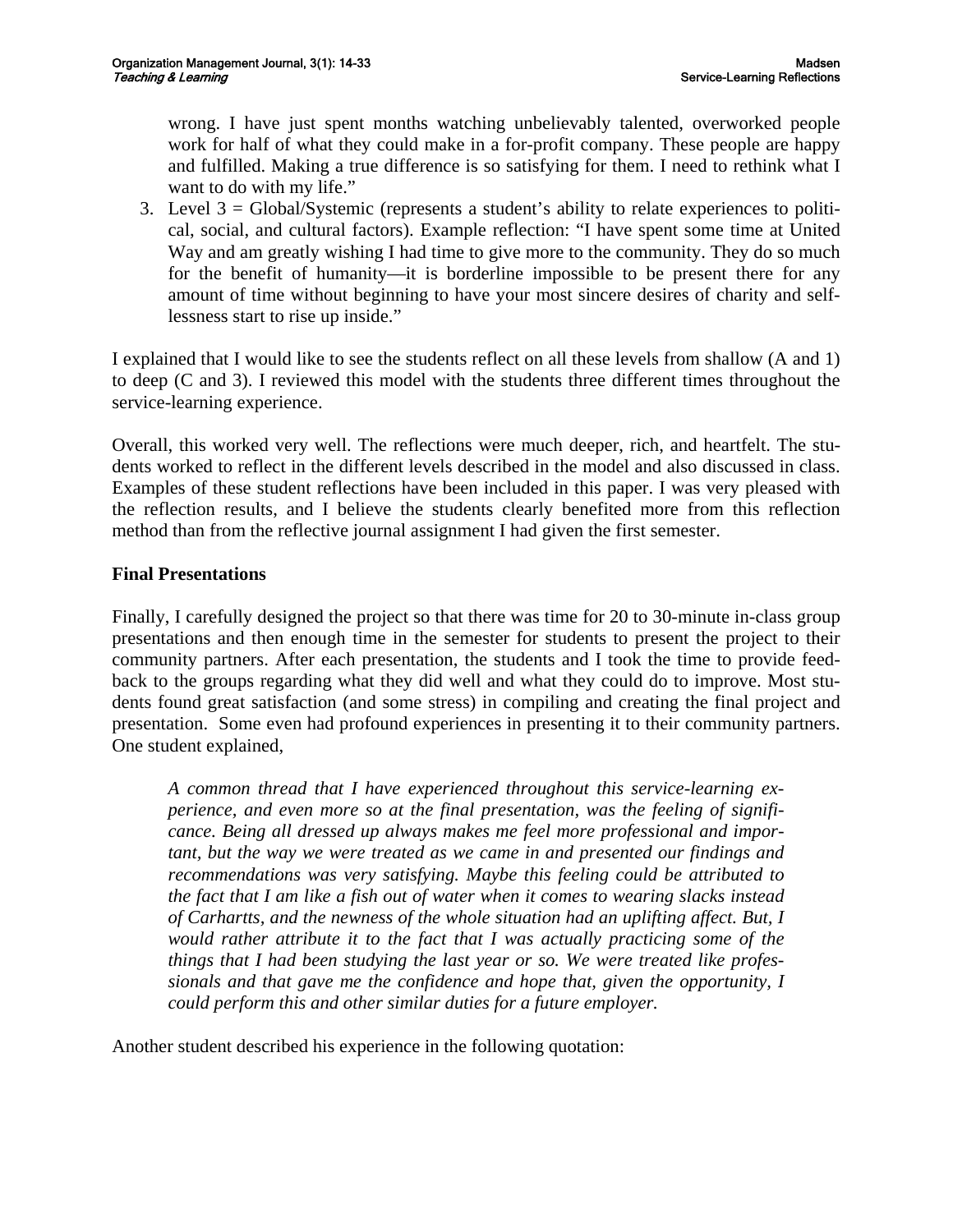*It was a learning experience for us. Going into this project I had no experience that I could compare it to. I had never done a professional presentation outside the classroom, and I have never had to put together a presentation that was of any value other than for a grade or personal knowledge. This presentation did all of these things for me. Although I do not have any plans to become a consultant and do this type of work, I will probably end up doing presentations to my employers and this will help me to prepare for them. I really had no idea how things were going to go, but as we did our research and prepared, things came together so that we were able to do a professional (or at least professional to me) presentation. It felt good.* 

The final presentations were very important to these students. Most of these students had never presented in real workplace settings. Throughout the semester they had acquired a sincere desire to do well. The final presentations were the culmination of their semester-long efforts, and they wanted their work to make a difference. Successful contributions were important for these students' confidence in their own knowledge and abilities.

## **Challenges and Implications for Educators**

Based on my own experiences and those discussed in current literature, it is important to highlight some of the unique challenges instructors may face in designing, structuring, and implementing service-learning. It often takes more time (especially during the first few semesters) and, because of this, some professors do not want to implement this pedagogy. Although they can be rewarding, networking activities can be time-consuming and challenging. For optimal servicelearning experiences, it is important to make strong community contacts with directors of various nonprofit generating agencies and organizations. Working with the staff and directors of related campus centers or student leadership organizations may also be needed. Since these projects may take time away from lecture, it takes additional effort to design classes effectively to ensure core course concepts are still taught and discussed. Educators who struggle with intolerance for ambiguity would also find service-learning especially challenging. Instructors must give up total control when facilitating service-learning effectively. The students must have clear objectives and guidelines, but they must be allowed to analyze and find their own solutions based on what they have learned. Effective service-learning educators must have facilitation, mentoring, and coaching skills and be able to think multidimensionally during class periods and in meetings with teams. Finally, teachers must be open and willing to learn as much as the students. Every semester brings new insights, and a willingness to change and improve based on feedback and insights is critical for ongoing improvements and success.

My work in service-learning theory, research, and practice has lead me to conclude that there are few concepts in human resources (and management for that matter) that could NOT be taught and strengthened through a service-learning project in non-profit generating enterprises. Management educators should not feel constrained by the nature of our discipline. In fact, I believe it is easier in management to design applicable service-learning projects. Profit and nonprofit generating enterprises deal with the similar issues in different ways: people, budgets, accounting, motivation, employee ethics, management, processes, systems, networking, staffing, technology, training, legal issues, and so forth.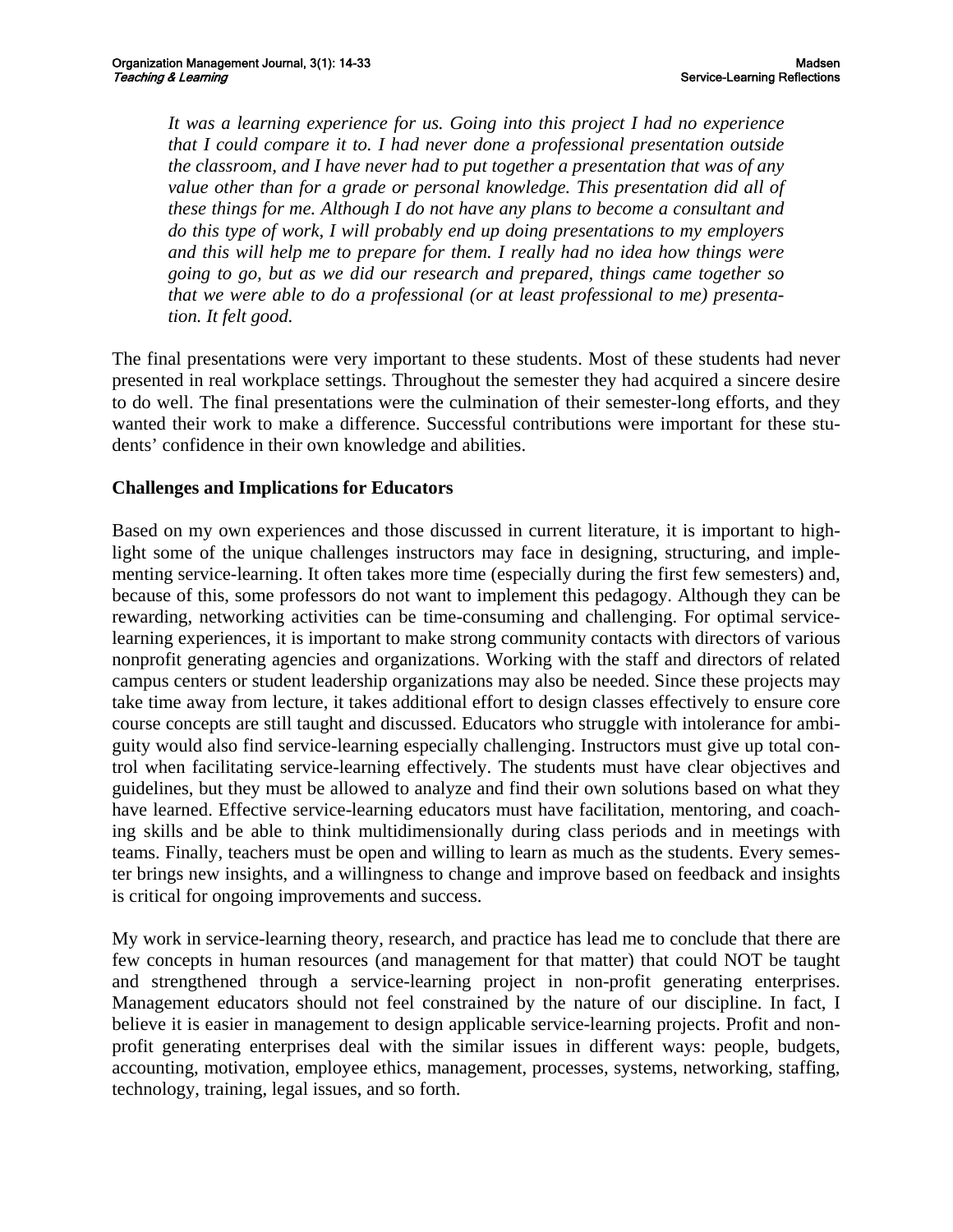If designed appropriately, service-learning can be a way to enact critical or alternative management perspectives, bring students face-to-face with various theories or approaches to compensation and implicit theories of human nature and motivation, as well as other objectives an educator may have. How? It is in the design, the experience, and the reflection. Interestingly, my compensation and benefits course students probably learned more about intrinsic motivation and drives than they did about actual compensation and benefits found in a paycheck or benefits statement. They learned about the goodness of the human heart and the yearning of employees to make a true difference in society. Of course they also learned how to create a job analysis and evaluation and how to research and synthesize related and relevant data; yet they were more amazed at discovering the needs of community members and the powerful influence good employees in these organizations can have on so many. They searched for meaning as they pondered the reasons competent and talented employees and leaders work in such underpaid positions. They struggled with the concept of fair pay for people helping those less fortunate. Many students reflected on the irony of analyzing compensation and actually discovering deeper meaning and purpose in the hearts of individual employees. Important teaching moments naturally emerged.

## **Conclusion**

My second semester students responded very well to the changes and improvements I made to this service-learning project. Approximately 95 percent of the student reflections were positive, and students appeared to deeply perceive the link between the service-learning project, the course content, and the learning and benefits obtained. The few negative comments focused on team challenges. Two teams had students who did not contribute as much as the other group members. For example, these two less-contributing individuals did not attend some of the team meetings and did not let the others know prior to the start of the meetings. And, when these same students did not complete their assignments by team agreed upon deadlines, this also caused some understandable frustration and discouragement. Even in equally contributing member teams, struggles and challenges with team member schedules was also occasionally noted.

The changes made to this project helped create a better, more profound and meaningful experience for these management students. During the second semester, I focused more on ensuring that I had included each of Kolb's four ways that individuals learn (i.e., concrete experience, reflective observation, abstract conceptualization, and active experimentation) so that the overall experience was effectively designed and implemented. One young man caught the vision of the learning piece of service-learning when he concluded,

*I was interested in doing a service-learning project for this class because I had done it once before. I really like the learning that comes through 1) direct application of classroom principles in a business environment; 2) interaction with local organizations and their employees; 3) job related tasks rather than standard college tasks/assignments; 4) professional development of character and confidence as a consultant; and 5) assignments requiring one to produce quality work by using more skills than ordinarily required from a regular class project.*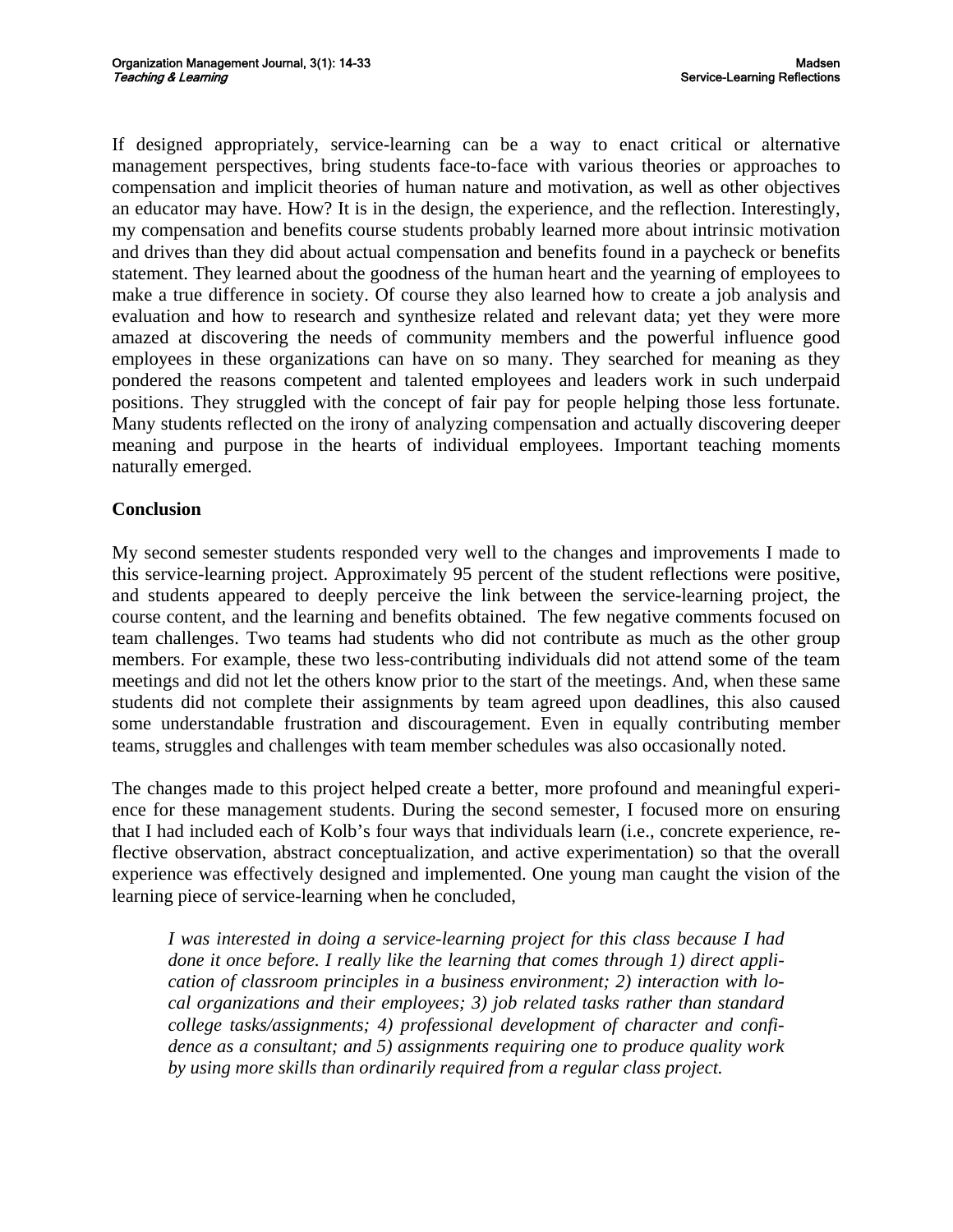Another student summarized his feelings when he stated,

*When comparing this project to other projects I've done, I feel that this project was more worthwhile for both me and the organization, and that this project actually had meaning to it. Sometimes I feel like professors just assign projects to students just so they can say that they made the students do projects. My experience with this service-learning project was definitely more applicable and organized than any other project I've done. I feel a sense of ownership for this project, and I feel that I have created a meaningful relationship with the organization and made an important impact.* 

Overall, academic service-learning has worked well for me and my students. Through an improved, well-designed project (including the reflections), the students clearly understood the purpose and benefit from participation. In addition service-learners also had feelings of citizenship as one so eloquently exclaimed,

*I have spent time at our agency this week and greatly wish that I had more time to give to an organization such as this one. They do so much for the benefit of humanity—it is borderline impossible to be present there for any amount of time without beginning to have your most sincere desires of charity and selflessness start to rise up inside. I want to do more volunteer work for this organization after I graduate.* 

Based on various sources (personal teaching experiences, a literature review, data analysis from this study), it appears that academic service-learning can be an effective pedagogy within the scholarship of teaching, learning, and engagement framework. Although there are always some difficulties and challenges, the benefits for students, faculty members, and the institution have potential to outweigh these struggles. It is clear that a well-designed service-learning project can be exciting, interesting, challenging, applicable, motivating, and rewarding for everyone involved.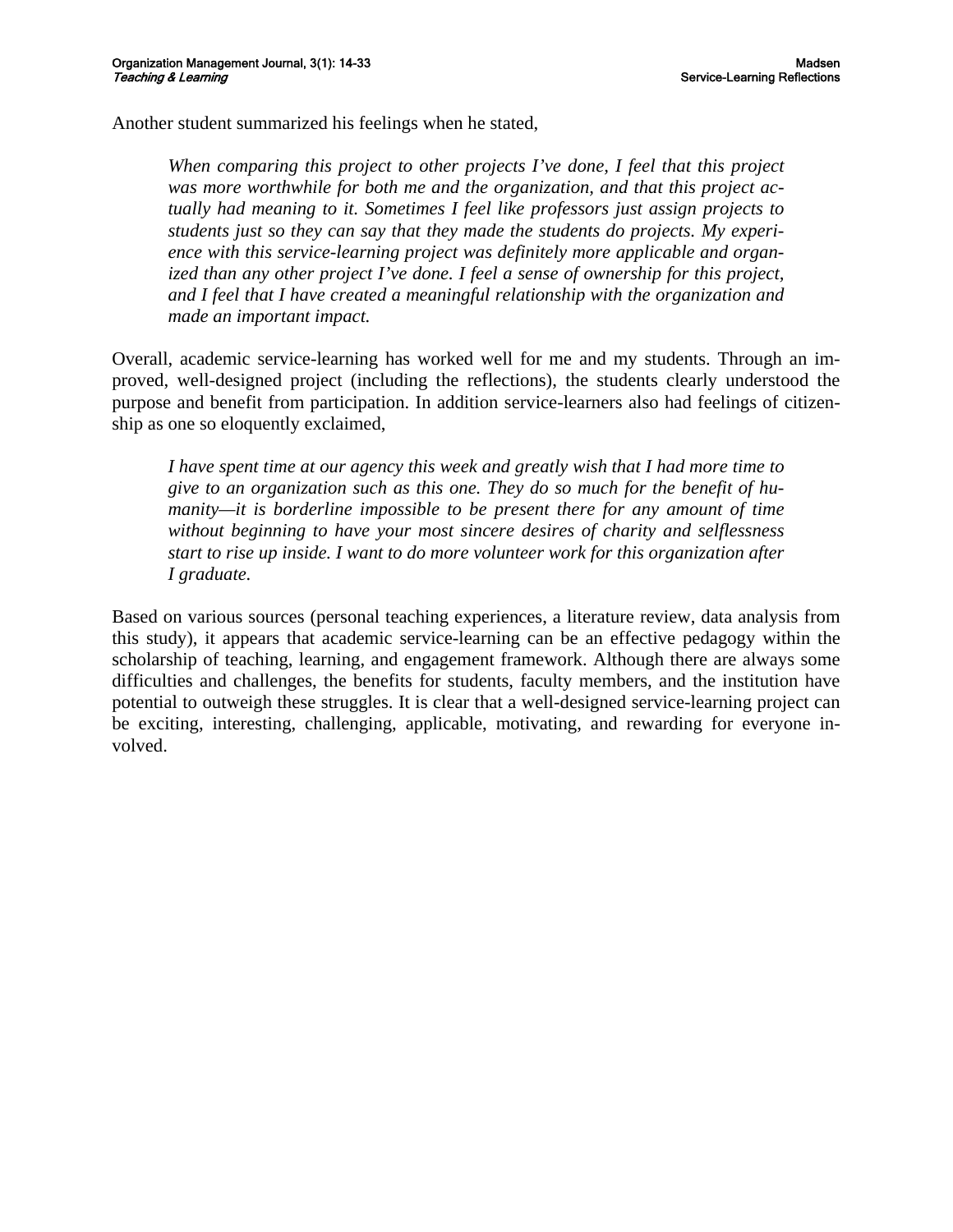#### **APPENDIX A Service-Learning Section of Syllabus**

#### Service-Learning Project and Presentation - 175 points

One of the objectives of the course is to give you some hands-on experience with compensation and benefit duties. You will choose a group with whom you will complete your project. You and your group members will choose an organization that has already agreed to have you come and work with them. Professionalism and an attitude of service are expected and will greatly benefit your ability to work with the organization and complete your project.

- o *Project Proposal (10 points):* After receiving your assignment, you will have two weeks to meet with an organizational representative (e.g., the director) and write a project proposal. In the proposal you must a) describe the positions you will be evaluating, b) list information sources needed, c) list tasks that you must do to complete the project, d) set deadlines for these tasks, e) and provide any other information that may seem pertinent. This should be given to me for editing before presenting it to the community partner (it is important to do this quickly).
- o *Project Report (100 points total 40% community partner; 10% team members; 50% my evaluation*): Your project will result in a report that will be given to the instructor and then the organization. The report will include all pertinent information you have gathered through the project which will include but not be limited to a) the project proposal, b) detailed job evaluations of three or more positions, c) a list of salary survey websites with descriptions, d) a compensation and benefit comparison with similar non-profit and for-profit positions, e) recommended (with supporting evidence) compensation and benefits package (both full-time and part-time) for analyzed positions, and f) any other supporting information and paperwork produced that may be helpful for the organization. In my packet include any background information that may not be appropriate for the organization. This portfolio should be put into a professional notebook.
- o *Reflective Essays (8 points each 40 points total):* Reflective essays should include information about your service-learning experiences (approximately 2-pages double-spaced). Describe your experiences (good and bad), what you are learning, what you need/want to do with the projects, and how you are connecting the course content with your service-learning experiences. These can include how your philosophy of compensation and benefits is changing. Include information about your motivation, confidence levels, and more. You'll be turning in hard copies of five essays throughout the semester. Title them *Reflective Essay #1, 2, 3, 4, and 5* but keep them all in the same computer file. I will be collecting the electronic files at the end of the semester for research. These will be kept in confidence. We will talk more about methods of reflection during class.
- o *Oral Reports in Class (10 points):* All groups will give a presentation (20-30 minutes) to the class at the end of the semester. The class and teacher will act as agency boards of directors to evaluate the quality of the project and presentation.
- o *Present Report to Organization (15 points):* After reporting to the class and receiving and utilizing feedback, you will be expected to present your project to your community partners. This is a good time to thank the organization for allowing you to learn through serving and to determine whether their expectations of the project have been met.
- o *Grading Criteria:* Group projects will be given a grade based on rigorous professional standards (i.e., acceptability as an HR report conducted within an organization). Your score will be based on many components of this project which include feedback from your community partners. As previously noted, group members will evaluate your participation on the basis of your contribution and ability to follow through in a timely manner.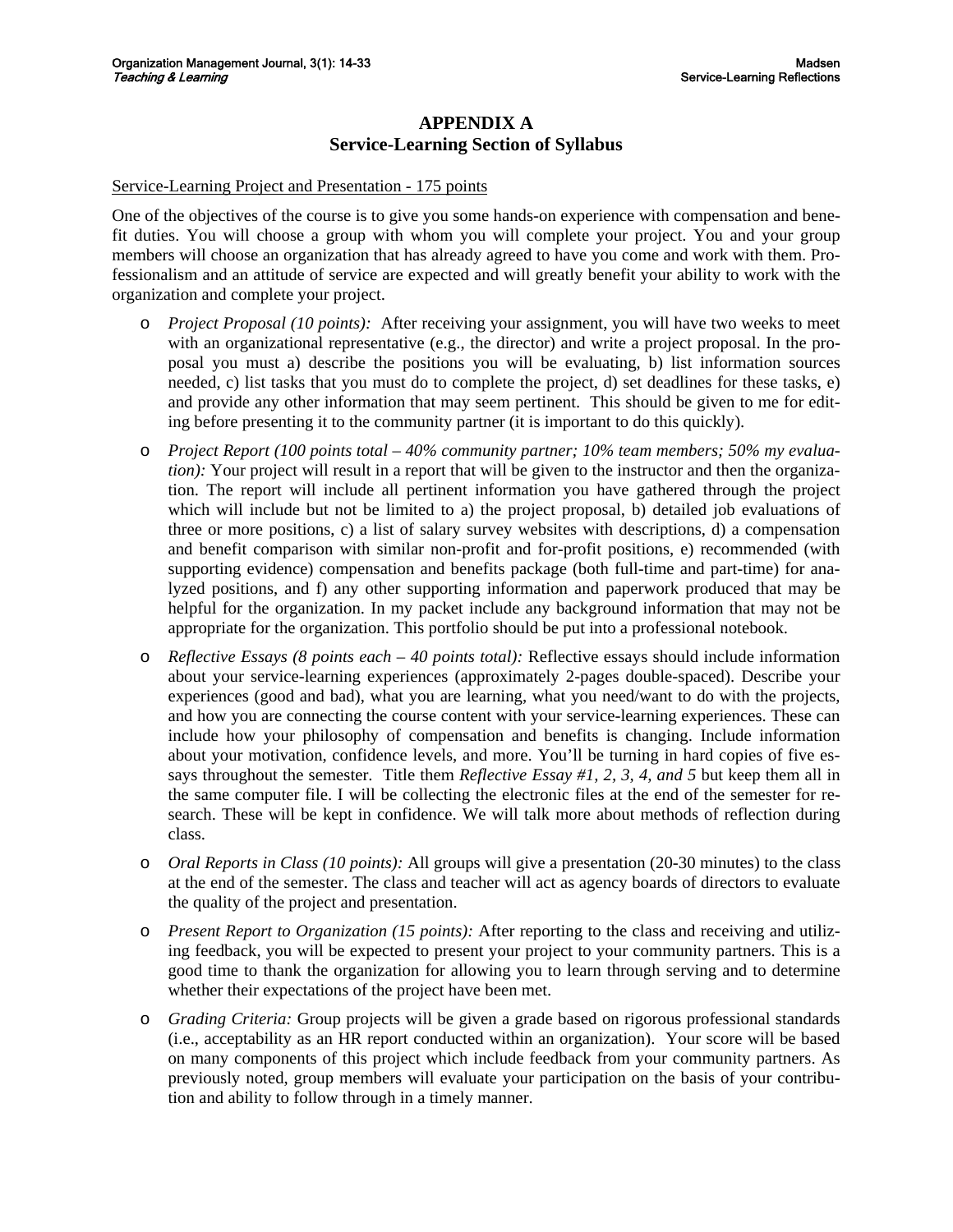30

## **APPENDIX B Service-Learning Project Information**

| Course:                                                    | MGMT 4000: Compensation and Benefits<br>Semester: Spring 2004                                                                                                                                                                                                                                                                                                                                                                                                                                                                                                                                                                                                                                                                                                                                                                                                                                                                                                                                                                                                                                                                                                                                                                                                                                                                                                                                          |
|------------------------------------------------------------|--------------------------------------------------------------------------------------------------------------------------------------------------------------------------------------------------------------------------------------------------------------------------------------------------------------------------------------------------------------------------------------------------------------------------------------------------------------------------------------------------------------------------------------------------------------------------------------------------------------------------------------------------------------------------------------------------------------------------------------------------------------------------------------------------------------------------------------------------------------------------------------------------------------------------------------------------------------------------------------------------------------------------------------------------------------------------------------------------------------------------------------------------------------------------------------------------------------------------------------------------------------------------------------------------------------------------------------------------------------------------------------------------------|
| <b>UVSC</b> Center for<br>Service and Learning<br>Contact: | Center for Service and Learning<br><b>Utah Valley State College</b><br>800 West University Parkway<br>Orem, UT 84058<br>Phone: (801) 863-8681                                                                                                                                                                                                                                                                                                                                                                                                                                                                                                                                                                                                                                                                                                                                                                                                                                                                                                                                                                                                                                                                                                                                                                                                                                                          |
| <b>Coordinating Faculty</b><br>Member:                     | Susan R. Madsen, Associate Professor of Management<br>Utah Valley State College, Business Management Department<br>800 West University Parkway, Mailcode 119<br>Orem, UT 84058<br>Phone: (801) 863-6176<br>Fax: (801) 863-7218<br>Email: madsensu@uvsc.edu                                                                                                                                                                                                                                                                                                                                                                                                                                                                                                                                                                                                                                                                                                                                                                                                                                                                                                                                                                                                                                                                                                                                             |
| <b>Course Description:</b>                                 | This course is designed to provide students with a solid understanding of the<br>art of compensation practice and its role in promoting companies' competitive<br>advantages. We will examine the context of compensation practice, the criteria<br>used to compensate employees, compensation system design issues, employee<br>benefits, and contemporary challenges that compensation professionals will<br>face in the future. The course will require a service-learning project where stu-<br>dents will work with an organization on a compensation and benefits project.<br>Other teaching techniques include lecture, class discussions, small group ac-<br>tivities or projects, case studies, videos, oral presentations, written assign-<br>ments, and guest speakers.                                                                                                                                                                                                                                                                                                                                                                                                                                                                                                                                                                                                                     |
| Service-Learning<br><b>Project Description:</b>            | One of the objectives of this course is to give students some hands-on experi-<br>ence with compensation and benefits. To do this student groups will work with<br>organizational contacts to analyze (write job descriptions and task inventories)<br>and evaluate (through a market analysis) three positions within your organiza-<br>tion. The end result will be a presentation and notebook that will include a<br>proposal (you will see this early in the project), job descriptions, task invento-<br>ries, online research comparing this position with other similar non- and for-<br>profit positions, and a final report which will include all of the materials and<br>recommendations for improvement (if appropriate). At the end of the project<br>the organization will receive one hard copy of the notebook and electronic<br>copies of the materials if requested (also, if requested, an electronic file of the<br>final presentation). This service-learning project should take the student be-<br>tween 20-30 hours to complete. The student will be at the worksite approxi-<br>mately 6-10 hours of the project. It is important to note that the job descrip-<br>tions and task inventories can be useful in further compensation decisions,<br>performance appraisal design, future training and development efforts, and for<br>future recruiting and selection efforts. |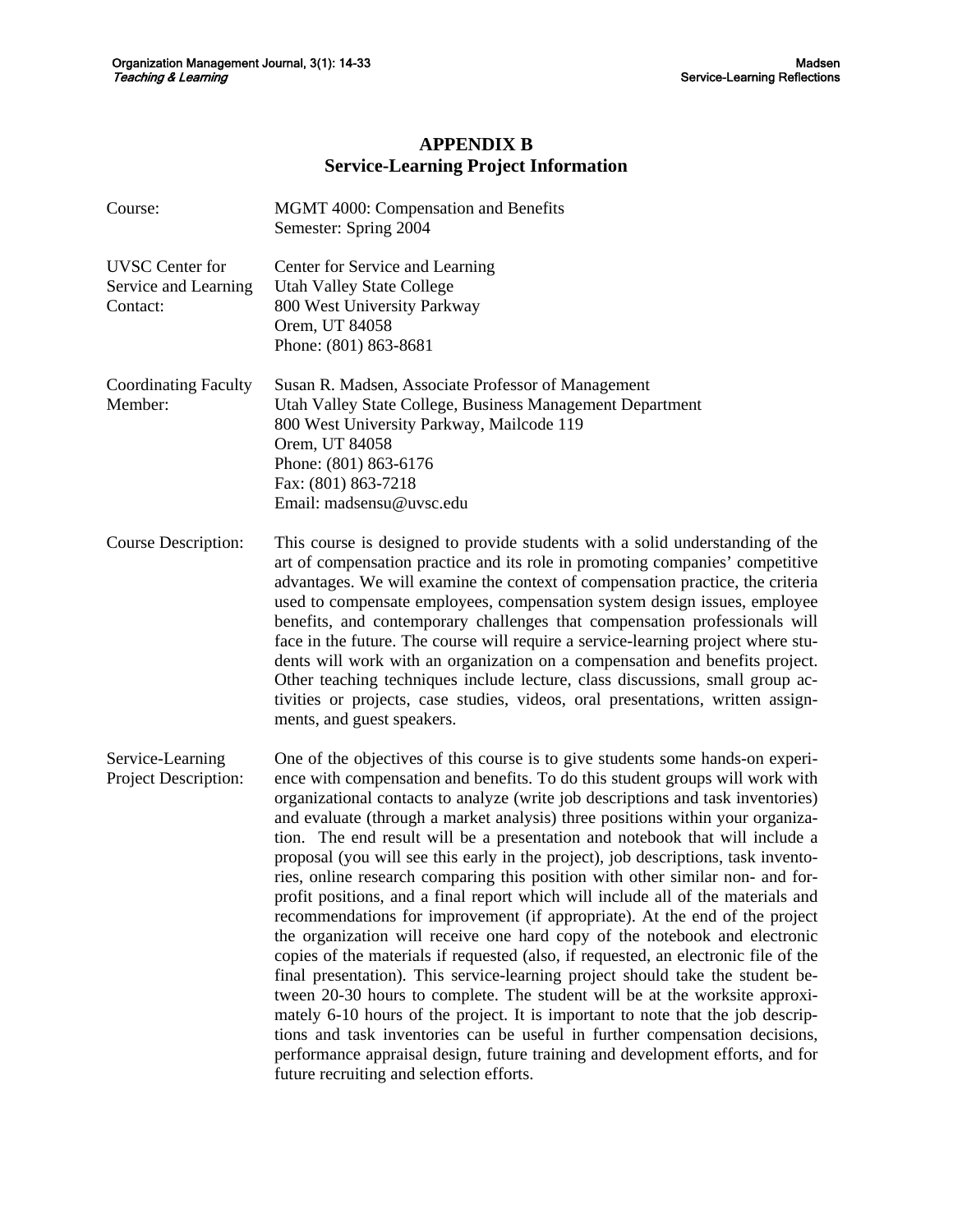Process: Students will self-select into groups of three (primarily dependent on like schedules). The director of United Way will give a presentation to this class on February  $3<sup>rd</sup>$  which will include the information about each agency. Groups will then choose a community partner from a list of those who have already been contacted and have agreed to work with the students.

> Students will be asked to call you the following week to schedule a time to meet with you at your site. During this initial visit, students will provide you with information about the project and ask you about specific positions you would like them to analyze and evaluate. Students will ask for any information you may have already compiled about the position (e.g., job description, task inventory, related forms that may provide insight into the responsibilities and tasks of the position). At this time, students will request a time that they can come back to begin the analyses. They will need to come back two or three times to collect (observations, interviews, past records) the needed information. They may also need to talk to you by phone or email to clarify information. Please help them feel valued and needed. They are anxious to "practice" being professional and want to give you something beneficial.

> The students will be working on these projects for about six to eight weeks. They will need to be at your site for the initial appointment, observation and interviews, and the final presentation. They will do other work on their own time. They will provide you and me with drafts of specific sections (as they complete them) for editing and revisions. The 20 to 40 hours will include: coordination; on-site visits; outside research; group discussions and plans; compilation and writing of the proposal, task inventories, job description, results and recommendations; preparation for the presentation; and the final presentation.

Other Student Requirements: Professionalism and an attitude of service are expected from the students. This will greatly benefit their ability to work with your agency to complete their projects.

> To begin, after the student initially meets with you, they will write a two-page project proposal which will describe the organization and the project. It will list information sources needed, tasks they will need to do to complete the project, deadlines for the tasks, and provide any other information that may seem pertinent. Students will also be required to write five reflective essays about their experiences, perceptions, acquired learning, and more. In addition, before presenting their projects to the organizations, students will present their projects to the class.

> These projects will make up approximately a third of the student's grade for the semester. Part of their service-learning grade will be your evaluation of their competence, professionalism, reliability, adaptability, and the overall end product.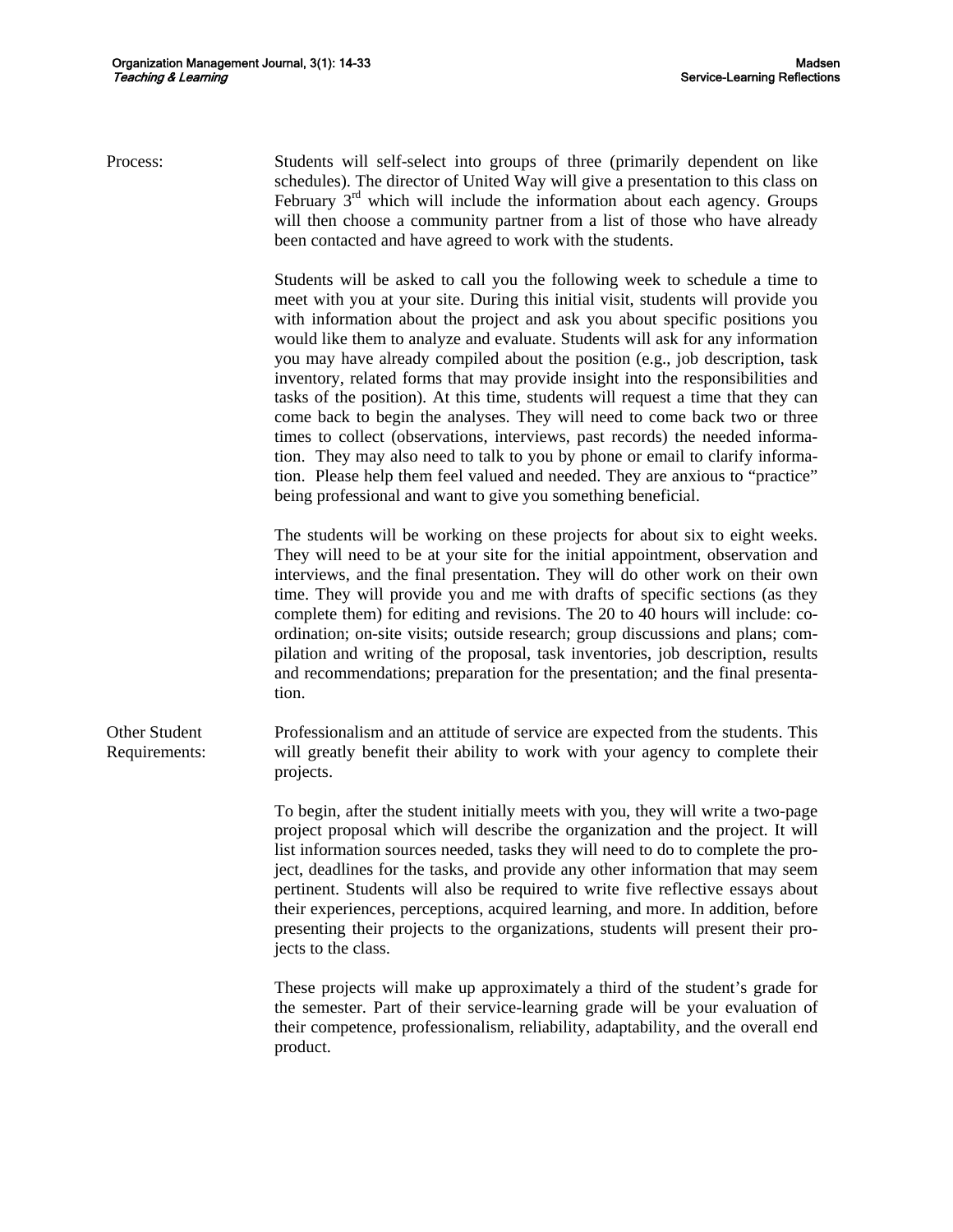#### **REFERENCES**

- Astin, L. J. Vogelgesang, E. K Ikeda, & J. A. Yee (2000). *How service-learning affects students.*  Los Angeles, CA: Higher Education Research Institute, University of California.
- Bilimoria, D. (1998). From classroom learning to real world learning: A diasporic shift in management education. *Journal of Management Education, 22*(3), 265-268.
- Bush-Bacelis, J. L. (1998). Innovative pedagogy: Academic service-learning for business communication. *Business Communication Quarterly*, *61*(3), 20-34.
- Butin, D. W. (2003). Of what use is it? Multiple conceptualizations of service learning in education. *Teachers College Record, 105*(9), 1674-1692.
- Eyler, J., & Giles, D. E. (1999). *Where's the learning in service-learning?* San Francisco, CA: Jossey-Bass Publishers.
- Godfrey, P. C. (1999). Service-learning and management education: A call to action. *Journal of Management Inquiry*, *8*(4), 363-379.
- Godfrey, P.C. & Grasso, E. T. (Eds.). (2000). *Working for the common good: Concepts and models for service-learning in management.* Washington D.C.: American Association of Higher Education.
- Godfrey, P. C., Illes, L. M., & Berry, G. R. (2005). Creating breadth in business education through service-learning. *Academy of Management Learning & Education, 4*(3), 309- 323.
- Gronksi, R., & Pigg, R. (2000). University and Community Collaboration. *American Behavioral Scientist*, *43*(5), 781-793.
- Gujarathi, M. R., & McQuade, R. J. (2002). Service-learning in business schools: A case study in an intermediate accounting course. *Journal of Education for Business*, *77*(3), 144-151.
- Hondagneu-Sotelo, P., & Raskoff, S. (1994). Community service-learning: Promises and problems*. Teaching Sociology, 22,* 248-254.
- Kenworthy-U'Ren, A. L. (2000). Management students as consultants: A strategy for servicelearning in management education. In P. C. Godfrey & E. T. Grasso (Eds.), *Working for the common good: Concepts and models for service-learning in management* (pp. 55-67. Washington, DC: American Association for Higher Education.
- Kenworthy-U'Ren, A. L. (1999). Management students as consultants: An alternative perspective on the service learning 'call to action.' *Journal of Management Inquiry*, *8*(4), 379- 388.
- Kolb, D. (1984). *Experiential learning: Experience as the source of learning and development.*  Upper Saddle River, NJ: Prentice Hall.
- Kolenko, T. A., Porter, G., Wheatley, W., & Colby, M. (1996). A critique of service learning projects in management education: Pedagogical foundations, barriers, and guidelines. *Journal of Business Ethics*, *15*(1), 133-142.
- Konwerski, P., & Nashman, H. (2002). Who teaches whom: The varied voices and instructional roles of community service-learning partners. *Journal of Nonprofit & Public Sector Marketing*, *10*(2), 165-186.
- McCarthy, A. M., & Tucker, M. L. (1999). Student attitudes toward service-learning: Implications for implementation. *Journal of Management Education*, *23*(5), 554-573.
- McGoldrick, K., Battle, A., & Gallagher, S. (2000). Service-learning and the economics course: Theory and practice. *American Economist*, *44*(1), 43-53.